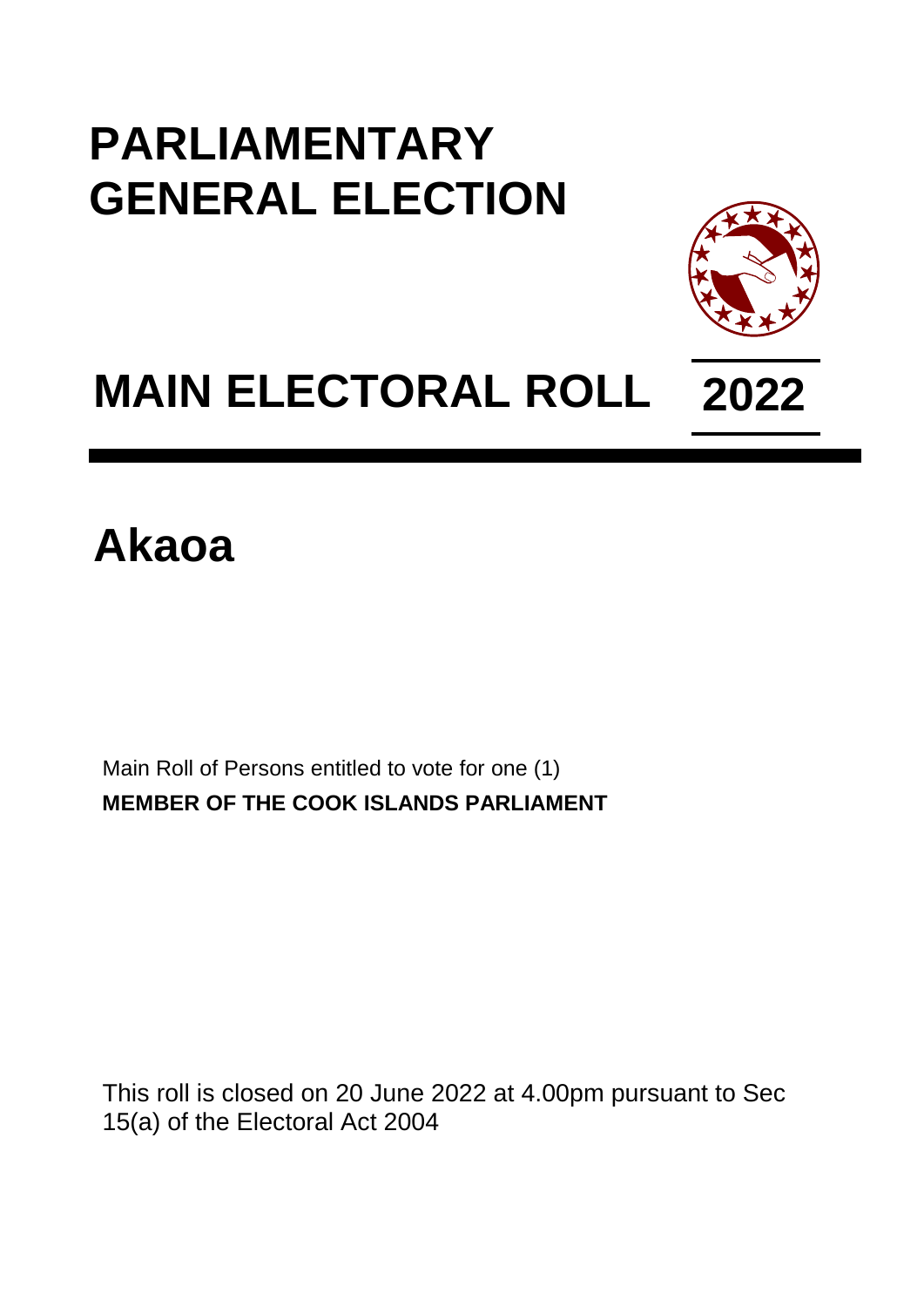

| orm<br>◢ |
|----------|
|          |

| Page<br>1<br>Line | Name in Full, Residence, Occupation                               |
|-------------------|-------------------------------------------------------------------|
| 1                 | ADAMSON Ngapoko Tutai, Akaoa, Domestic Duties                     |
| 2                 | AHIAO Teuirota Mac, Betela, Technical Assistant                   |
| 3                 | AKAMA Aroiva Mareelaiti, Akaoa, Dentist                           |
| 4                 | AKAMA Memory, Akaoa, Part Time Worker @ Marlin Queen              |
| 5                 | AKAMA Tangireka, Akaoa, Maritime Police Officer                   |
| 6                 | AKARURU Joseph, Akaoa, Senior Building Inspector                  |
| 7                 | AKAVA Paul, Akaoa, Engineering                                    |
| 8                 | AMIRI Maruata William, Akaoa, ANZ Agent                           |
| 9                 | AMIRI Tangianau, Akaoa, Security Officer                          |
| 10                | ANDREW Anthony Kamahl, Akaoa, Chef                                |
| 11                | ANDREW Linley Emma Kura Maeva, Vaiakura, Survey Draughtsman, MOJ  |
| 12                | ANDREW Tapumanoanoa, Akaoa, Retired                               |
| 13                | ANDREW Verokura Miriama, Akaoa, Manageress                        |
| 14                | ANSELMO Ephraim Paningbatan, Akaoa, Chef & Shop Assistant         |
| 15                | APAINA Puteiti, Betela, Retired                                   |
| 16                | APERA George, Akaoa, Electrician                                  |
| 17                | APERA Vaineatua, Akaoa, Supervisor                                |
| 18                | ARAIA Paiti, Akaoa, Retired                                       |
| 19                | ARAIA Teea, Akaoa, Retired                                        |
| 20                | ARAIPU Teremoana, Akaoa, Unemployed                               |
| 21                | ARAPARI Rangiau Valentino, Akaoa, Medical Doctor                  |
| 22                | ARAPARI Tua, Akaoa, Home Duties                                   |
| 23                | AREAIITI Ngatuaine Cianna, Betela, Outer Island Telemarketer-CITC |
| 24                | AREAIITI Ngatungane, Akaoa, Laundress-Snowbird                    |
|                   |                                                                   |

AREAITI Edwina Miimetua, Betela, Occupation Not Stated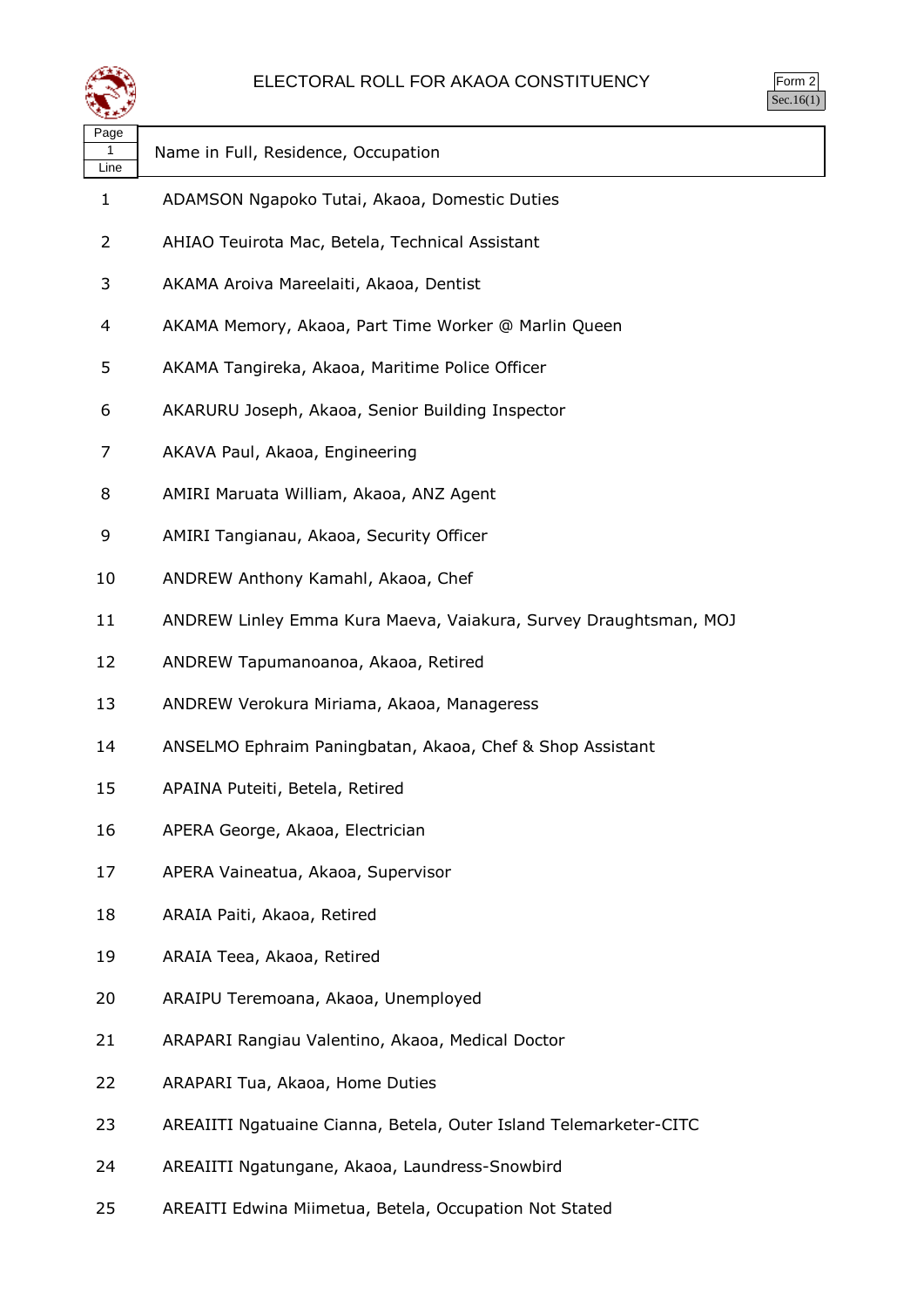

| orm<br>╯ |  |
|----------|--|
|          |  |

| ৼ±≠৴                           |                                                        |
|--------------------------------|--------------------------------------------------------|
| Page<br>$\overline{2}$<br>Line | Name in Full, Residence, Occupation                    |
| $\mathbf{1}$                   | ARETERE Rima, Akaoa, Carpenter                         |
| 2                              | ARETERE Rimamotu, Akaoa, Caregiver                     |
| 3                              | ARIIHEE Julie-Anna Taharoa, Akaoa, Student             |
| 4                              | ARIIHEE Tapaeru, Akaoa, Office Clerk                   |
| 5                              | ARMSTRONG Glenn Hardy, Akaoa, Manager                  |
| 6                              | ATAERA Stevie Cinda Emily, Akaoa, Mother               |
| 7                              | ATARIKI Dinna MoMOnique Matamaru, Betela, Student      |
| 8                              | ATARIKI Junior Ngatungane Moeroa, Betela, Teacher Aide |
| 9                              | AUMARU Moe, Betela, Babysitter                         |
| 10                             | AURUPA Malee Susan, Akaoa, Restaurant                  |
| 11                             | AURUPA Matapakia-o-vaine, Akaoa, Labourer              |
| 12                             | BAKER Joshua Teariki, Akaoa, Unemployed                |
| 13                             | BAKER Kenneth Ward Faye, Akaoa, Arborist               |
| 14                             | BAKER Nooroa o Teariki, Akaoa, Self Employed           |
| 15                             | BERG Elizabeth, Akaoa, Office Manager                  |
| 16                             | BISHOP Ngariki, Akaoa, Retired                         |
| 17                             | BISHOP Ricky Albert, Akaoa, Student                    |
| 18                             | BISHOP Tangi, Akaoa, Home Duties                       |
| 19                             | BISHOP Tuangamata, Akaoa, Unemployed                   |
| 20                             | BOGGS Doreen Tuainekore, Akaoa, Self Employed          |
| 21                             | BOGGS Kolina Kavana, Akaoa, Stock Control              |
| 22                             | BOGGS Steven Kavana, Akaoa, Self Employed/Cashier      |
| 23                             | BOSANQUET Jolene Ann, Akaoa, Company Director          |
| 24                             | BOYD John, Vaiakura, Planter                           |

BOYD Poko, Vaiakura, Housekeeping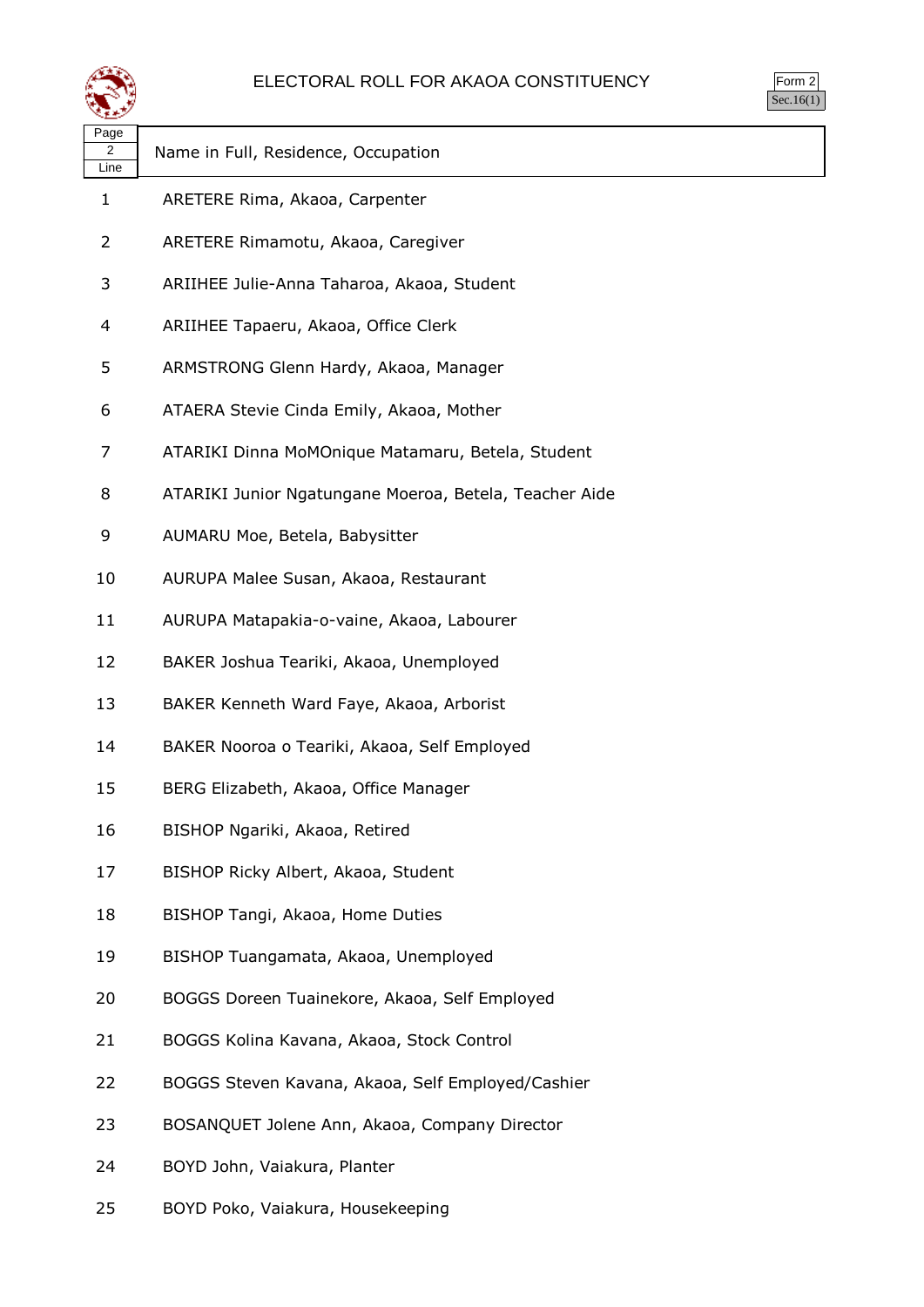

| $\mathsf{m}$<br>◢<br>u<br>٠<br>×, |  |
|-----------------------------------|--|
|                                   |  |

| ≍ख≠               |                                                                                |
|-------------------|--------------------------------------------------------------------------------|
| Page<br>3<br>Line | Name in Full, Residence, Occupation                                            |
| 1                 | BOYD Robbie, Betela, Shop Assistant                                            |
| $\overline{2}$    | BRIDER Pamela Rose, Akaoa, Waitress                                            |
| 3                 | BROGAN Edward Francis, Akaoa, Unemployed                                       |
| 4                 | BROGAN Kimiora Marcelle, Akaoa, Clerk                                          |
| 5                 | BROWN Darrell Christian, Vaiakura, Reservations Assistant                      |
| 6                 | BROWN Paul Alfred, Betela, Self Employed                                       |
| 7                 | BROWN Rebecca Mary, Betela, Self Employed                                      |
| 8                 | BROWN Sam, Betela, Civil Engineer                                              |
| 9                 | BROWN Sandi Ngapoko, Betela, Sales & Waitress                                  |
| 10                | CAFFERY Kevin, Betela, Planter                                                 |
| 11                | CHASE Breane Alexis, Vaiakura, Nail Technician                                 |
| 12                | CHITTY Maurice Brian, Vaiakura, Manager                                        |
| 13                | COWAN Anita Jean, Betela, Shop Assistant                                       |
| 14                | COWAN Barbara Jean, Akaoa, Self Employed                                       |
| 15                | COWAN Lena Maria, Akaoa, Shop Assistant                                        |
| 16                | COWAN Madeleine Jade Marion Aimata, Akaoa, Teacher Aide                        |
| 17                | COWAN Marc Antony, Akaoa, Self Employed                                        |
| 18                | COWAN William Peter, Akaoa, Company Director                                   |
| 19                | CRIGHTON David, Akaoa, Builder                                                 |
| 20                | CRIGHTON Ngatokorua o Tutai, Akaoa, Housemaid                                  |
| 21                | CRIGHTON Wanaka Tokorua, Akaoa, Unemployed                                     |
| 22                | DALTON Rhiannan Alexandra Oakirangi, Betela, Office Manager-Rarotonga Backpack |
| 23                | DALY Catherina Ngametua, Akaoa, Cook                                           |
| 24                | DANIEL John, Akaoa, Barman                                                     |
|                   |                                                                                |

DANIEL John Okirua, Akaoa, Labourer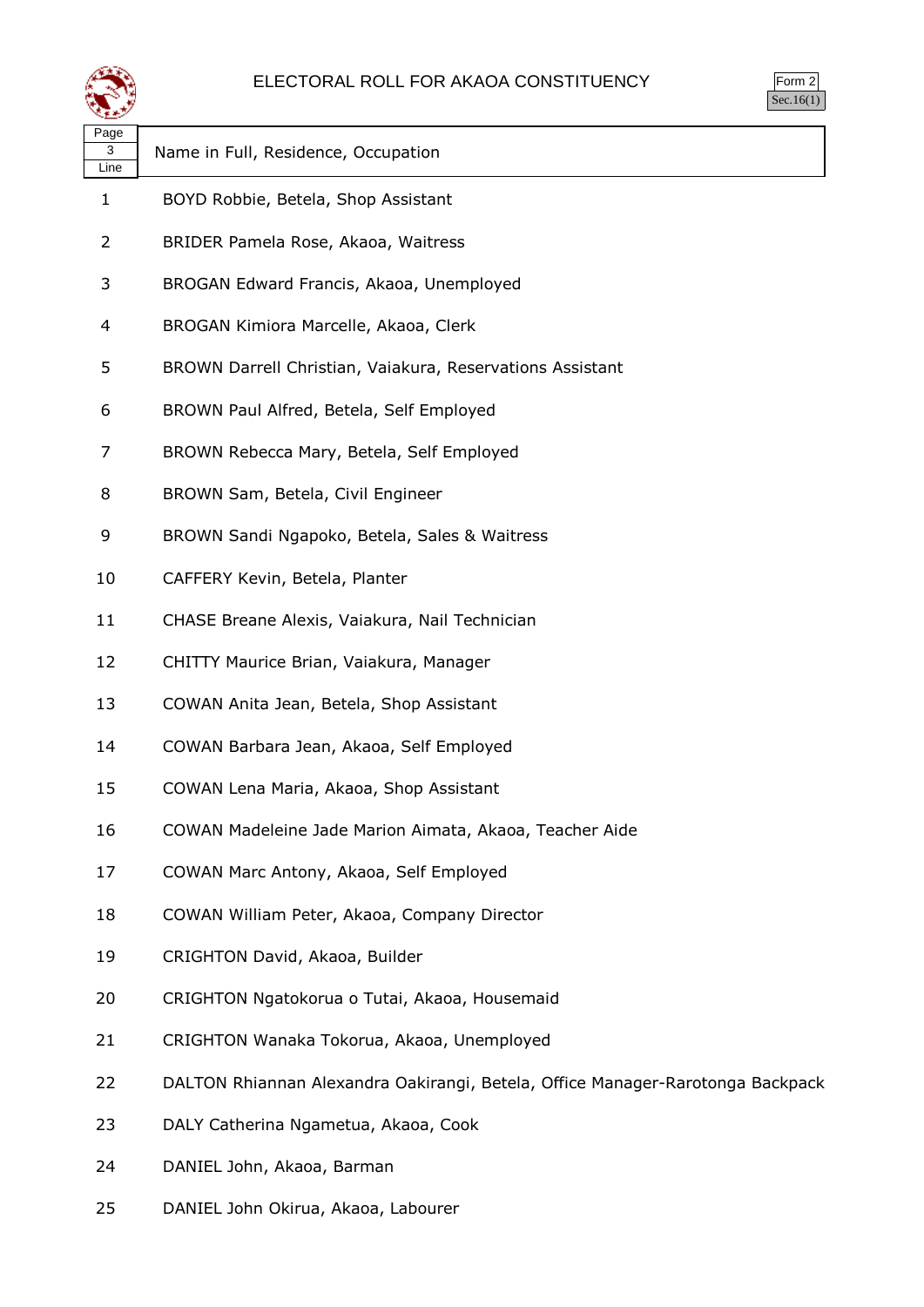

| <b>rm</b><br>╯ |
|----------------|
|                |

| Page<br>4<br>Line | Name in Full, Residence, Occupation                          |
|-------------------|--------------------------------------------------------------|
| 1                 | DANIEL Murisa Miimetua, Akaoa, Client Service Officer        |
| 2                 | DANIEL Renee Junior, Akaoa, Kitchen Hand                     |
| 3                 | DAVIS Jennifer Anne, Betela, CEO/Attorney                    |
| 4                 | DEAN James Tekao, Akaoa, Builder                             |
| 5                 | DEAN Maara Taiarii, Betela, Kitchen Hand (Spaghetti House)   |
| 6                 | DEAN Putere Metuasella, Betela, Labourer                     |
| 7                 | DONNELLY Sophia Allandra Ngametua, Akaoa, Front Office       |
| 8                 | DUN Ani Exham, Akaoa, Domestic Duties                        |
| 9                 | EGGELTON Karla Maree, Akaoa, Marketing Manager               |
| 10                | ELABSSI IKRAM, Akaoa, Bank Teller                            |
| 11                | ELLINGHAM Douglas James, Vaiakura, Company Director          |
| 12                | ELLINGHAM Hinano Margaret, Akaoa, Student                    |
| 13                | ELLINGHAM Nooroa, Vaiakura, Registered Nurse                 |
| 14                | ELLINGHAM William Taiono, Betela, Student                    |
| 15                | EMERY Upokoina, Betela, Retired                              |
| 16                | ENOKA Kaumari, Akaoa, Retired                                |
| 17                | EPERA Joan, Vaiakura, Home Duties                            |
| 18                | EPERA Ngametua Jonassen, Betela, Kitchenhand                 |
| 19                | ERAIO Margaret Gail, Akaoa, Retired                          |
| 20                | ERAIO Phibi Roberta, Akaoa, Customer Service Agent           |
| 21                | ERAIO Stephen Earl, Akaoa, Self Employed                     |
| 22                | EVANS Ana Annie Theodora, Vaiakura, Retired                  |
| 23                | EXHAM Teokotai, Akaoa, Bank Officer                          |
| 24                | FAMEITAU Enuarurutini Adrian, Akaoa, Statistics Clerk - MFEM |

FARIU Filex Punua, Akaoa, Accounts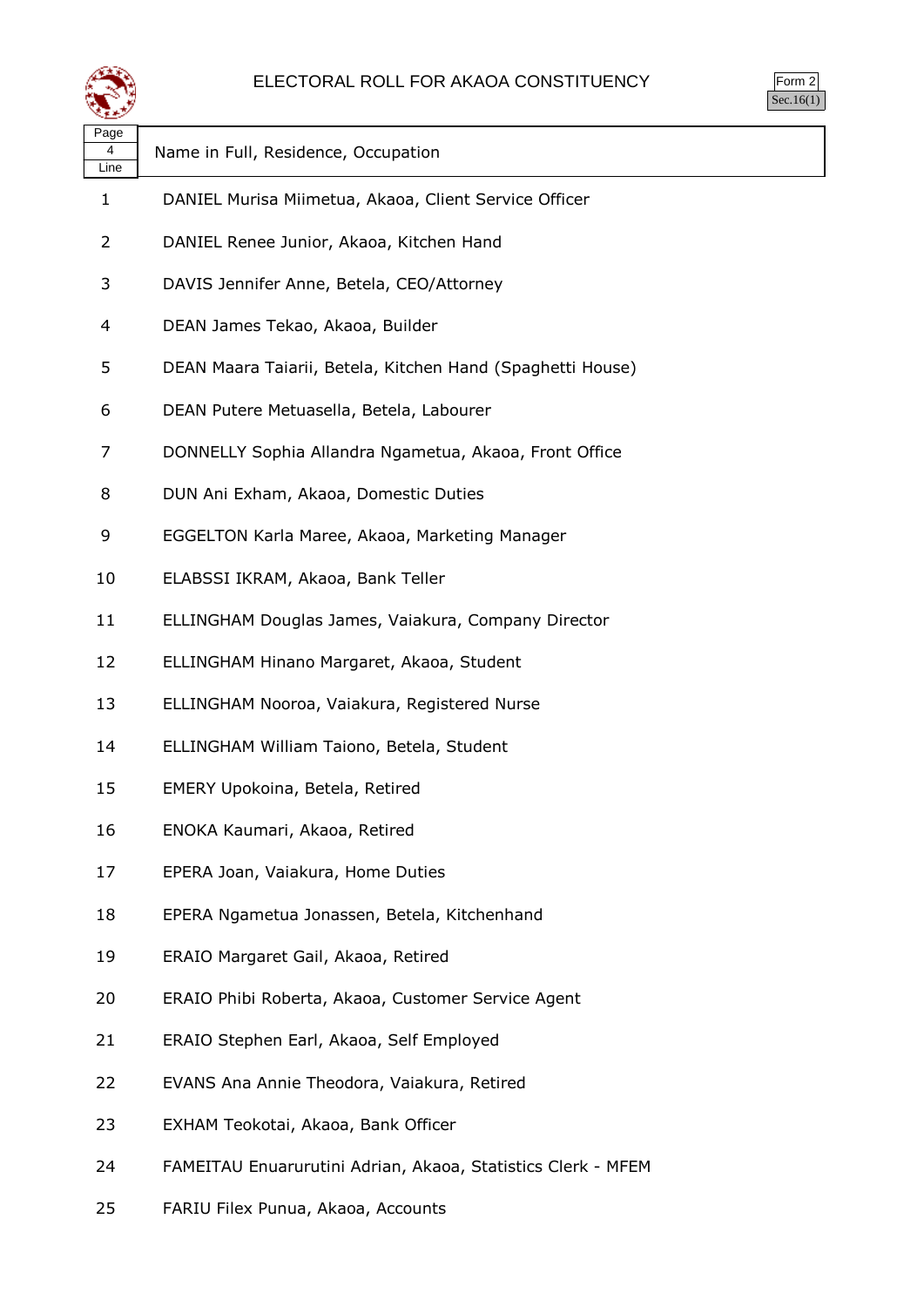

| Page<br>5<br>Line | Name in Full, Residence, Occupation                                       |
|-------------------|---------------------------------------------------------------------------|
| 1                 | FARIU Mafy, Akaoa, Chef                                                   |
| 2                 | FARIU Tehui Arapiri, Akaoa, Housekeeping-Lagoon Lodges                    |
| 3                 | FILE Maria Louisa, Betela, Self Employed                                  |
| 4                 | FORBES Ronnie Puna, Betela, PROJECT MANAGER                               |
| 5                 | FORBES Stephanie Louise, Betela, Preschool Principal                      |
| 6                 | FORTES Anthony, Betela, Ministry of Justice                               |
| 7                 | FORTES Joyce Lucia Regina, Akaoa, Accounts Clerk                          |
| 8                 | FREDRICK-THOMPSON Ani, Betela, Hotel Manager-Pacific Resort Rarotonga     |
| 9                 | FUA Halatoa, Akaoa, CEO-Cook Islands Tourism Corporation                  |
| 10                | GADE Panipasa, Betela, Marine Engineer                                    |
| 11                | GEORGE Emanuel, Akaoa, Truck Driver - Mac Dow                             |
| 12                | GEORGE Felicia, Akaoa, Retail Assistant                                   |
| 13                | GEORGE Kay, Akaoa, Occupation Not Stated                                  |
| 14                | GEORGE Ngatokotoru, Akaoa, Kitchen hand                                   |
| 15                | GEORGE APERA Pouvaine, Betela, Bank Officer                               |
| 16                | GLEW Thaddeus Raymond Kaiou, Akaoa, Building Supplies Rep                 |
| 17                | GODFREY Elizabeth, Akaoa, Retired                                         |
| 18                | GODFREY Peter Richard Godfrey Jnr, Akaoa, Cargo Manager                   |
| 19                | GODFREY Rourukeu, Akaoa, Bank Officer                                     |
| 20                | GODFREY Snr Peter Richard, Akaoa, Retired                                 |
| 21                | GOTTY Jamie Kowhai, Akaoa, Sales representative                           |
| 22                | GRAHAM Ashley Louana, Betela, Shop Assistant                              |
| 23                | GRAHAM Maine Kaiariki, Akaoa, Retired                                     |
| 24                | GRAHAM Miriama Janet, Akaoa, Airport Operations Manager - Air New Zealand |
| 25                | GRAHAM Peter William, Akaoa, Director of Maritime - Ministry of Transport |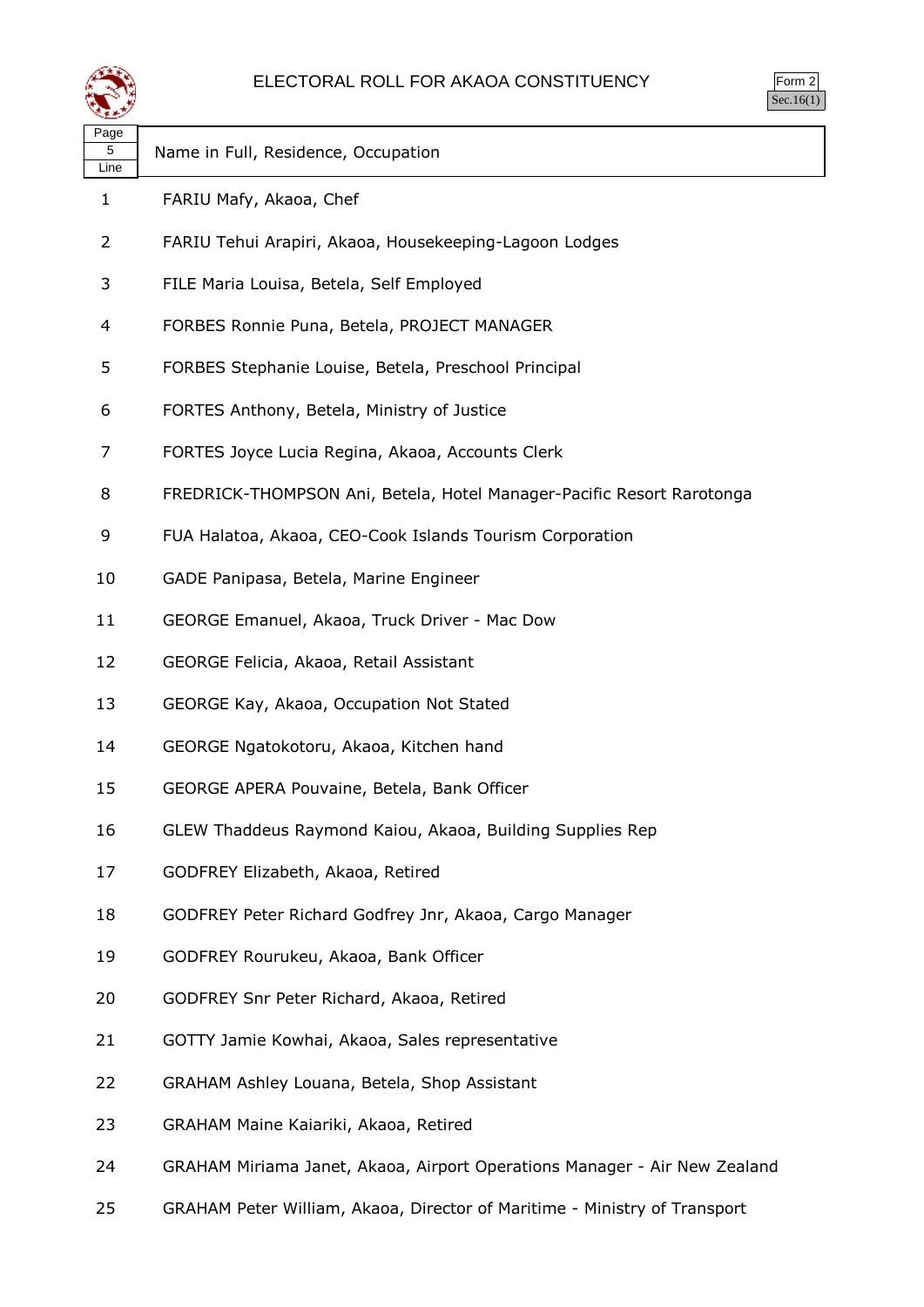

| rm<br>٠<br>л |
|--------------|
|              |

| Page<br>6<br>Line | Name in Full, Residence, Occupation                                 |
|-------------------|---------------------------------------------------------------------|
| 1                 | GRAHAM Raewyn, Akaoa, Collections Officer                           |
| 2                 | GRAHAM Robert Bruce, Akaoa, Sports Manager - CISNOC                 |
| 3                 | GRAHAM Tamatoa Eric, Akaoa, Chef                                    |
| 4                 | GREIG Sam, Vaiakura, Carpenter                                      |
| 5                 | GUINEA Pokotea Joyce Nalita, Akaoa, Registered Nurse                |
| 6                 | HARAWIRA Tarome Elizabeth, Akaoa, Business Owner                    |
| 7                 | HARAWIRA Tei John, Akaoa, Supervisor-Groundsman Nz High Com Grounds |
| 8                 | HASTINGS Tania, Akaoa, Waitress                                     |
| 9                 | HAUWAI-KATUKE Shane, Akaoa, Unemployed                              |
| 10                | HEALEY Moya, Akaoa, Domestic Duties                                 |
| 11                | HEATHER Agostine Inatea, Akaoa, Business Owner                      |
| 12                | HEATHER Benjamin John, Akaoa, Training apprentice/Student           |
| 13                | HEATHER Carlos Taua-Tini-O-Arera, Akaoa, Student                    |
| 14                | HEATHER Daniel Robertson, Akaoa, Driver                             |
| 15                | HEATHER Heath Apo Tamatoaarii, Akaoa, Student                       |
| 16                | HEATHER Niotangi Stacey, Akaoa, Stay Home Mum                       |
| 17                | HEATHER Nooroa, Akaoa, Occupation Not Stated                        |
| 18                | HEATHER Rio Tera Tunuku, Akaoa, Self Employed                       |
| 19                | HEATHER Robert George Paiere, Akaoa, Student                        |
| 20                | HEATHER Robert Stanley, Akaoa, Driver                               |
| 21                | HEATHER-MOKOROA Mairi Kura, Akaoa, Teacher                          |
| 22                | HEAYS Peter Geoffery, Akaoa, Company Director                       |
| 23                | HENRY Helen Katherine, Vaiakura, Company Director                   |
| 24                | HENRY Howard Lawrence James, Betela, Retired                        |

HENRY Ngainangaro, Vaiakura, Housemaid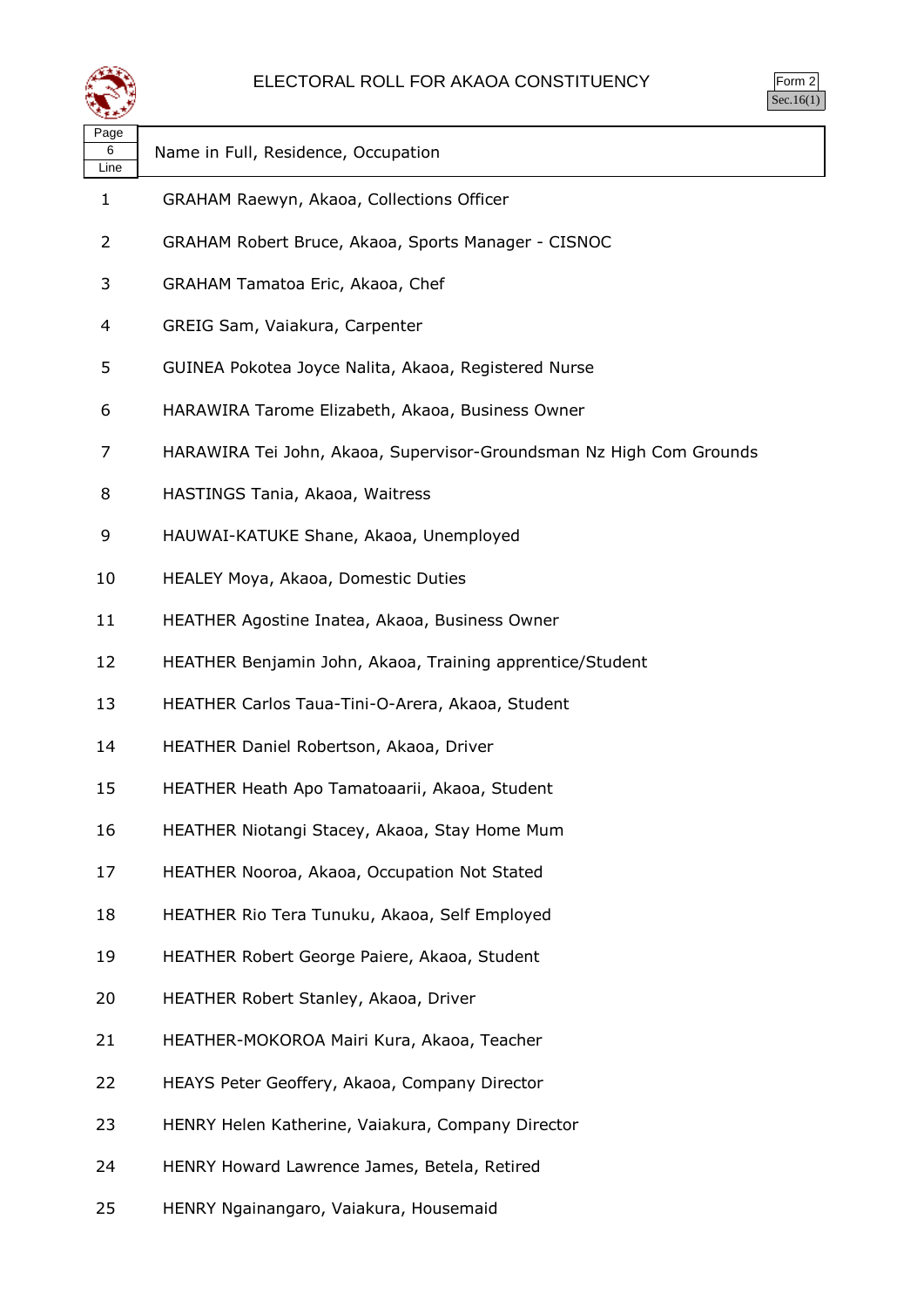

| $\mathsf{m}$ |  |
|--------------|--|
|              |  |

|                   |                                                                      | Sec. |
|-------------------|----------------------------------------------------------------------|------|
| Page<br>7<br>Line | Name in Full, Residence, Occupation                                  |      |
| 1                 | HENRY Nia Eric, Betela, Caretaker                                    |      |
| 2                 | HENRY Raewyn, Betela, Company Director                               |      |
| 3                 | HENRY Rhett Tupuiariki Raukete, Betela, Stevedore/Maintenance Worker |      |
| 4                 | HENRY Tokoitu, Akaoa, Labourer                                       |      |
| 5                 | HENRY Whitney Dora Raukete, Betela, Cashier                          |      |
| 6                 | HILL Shirley Patricia, Akaoa, Retired                                |      |
| 7                 | HINTON John Richard, Betela, Retired                                 |      |
| 8                 | HOGAN Dennis Charles, Akaoa, Managing Director                       |      |
| 9                 | HOGAN Patti, Vaiakura, Company Director                              |      |
| 10                | HOLT David Michael, Akaoa, Domestic Caregiver Volunteer Aide         |      |
| 11                | HOSKING Arthur Fredrick, Akaoa, Retired                              |      |
| 12                | HOSKING Hinano Arii, Akaoa, Receptionist Capt Tama                   |      |
| 13                | IKURERE Shelah, Akaoa, Shop Assistant (CITC Liquor Store)            |      |
| 14                | IRAVA Tekao Enua Tipene, Akaoa, Tyre Repair                          |      |
| 15                | IRIPA Henry, Akaoa, Driver                                           |      |
| 16                | ISAMAELA George Kapatoa kelly, Akaoa, Occupation Not Stated          |      |
| 17                | JANSEN Stephanie Frances, Akaoa, Business Owner                      |      |
| 18                | JOHN Metua, Akaoa, Groundsman                                        |      |
| 19                | JOHN Piri, Akaoa, Domestic Duties                                    |      |
| 20                | JUSTNEAR Tearoa, Betela, AUSEC                                       |      |
| 21                | KAE Nooapii, Akaoa, Creche Officer                                   |      |
| 22                | KAIARUNA Leanne Michel, Vaiakura, Pharmacy Assistant                 |      |
| 23                | KAIARUNA Rere Pai-Reva, Vaiakura, Electrician                        |      |
| 24                | KATU Mareta, Vaiakura, Statistics Officer - MFEM                     |      |
|                   |                                                                      |      |

KATUKE Mama Maura, Akaoa, Kitchen Hand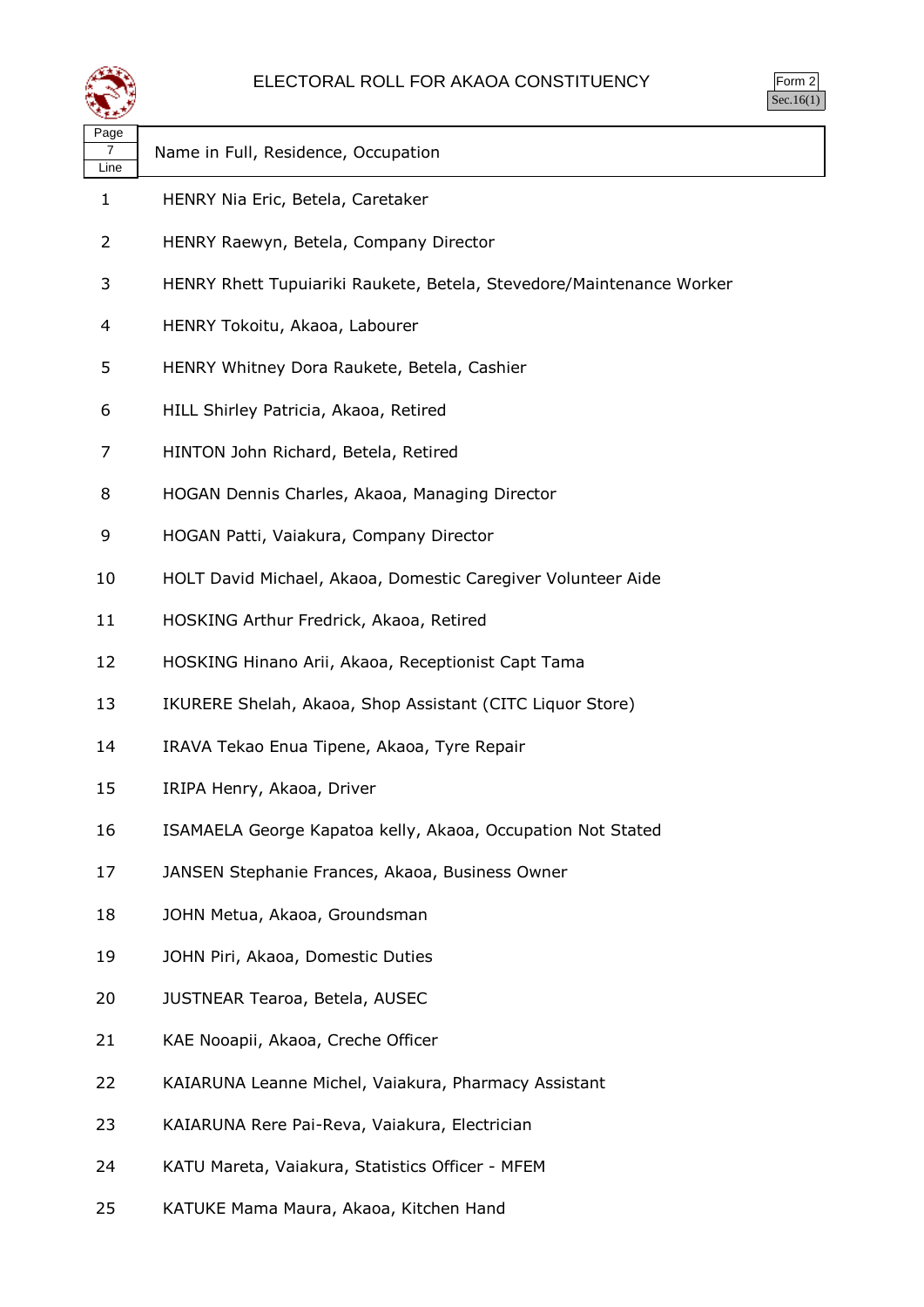

| orm<br>╭ |
|----------|
| ` 1      |

| Page<br>8      | Name in Full, Residence, Occupation                 |
|----------------|-----------------------------------------------------|
| Line<br>1      | KATUKE Mauriora, Betela, Mechanic                   |
| $\overline{2}$ | KATUKE Nooroa, Betela, Housewife                    |
| 3              | KATUKE Taomia, Akaoa, Bus Driver                    |
| 4              | KAUTAI Metua, Akaoa, Housewife                      |
| 5              | KAUVAI James Ashin, Akaoa, Builder                  |
| 6              | KAVAKURA Ngatokorua, Vaiakura, Unemployed           |
| 7              | KAVANA May, Akaoa, Cashier                          |
| 8              | KEA Breamnt John, Betela, Fire Fighter              |
| 9              | KELLY Daniel Akanoa, Akaoa, Retired                 |
| 10             | KELLY Jayne Elizabeth, Akaoa, Office Administrator  |
| 11             | KELLY Matangaro, Akaoa, Home Duties                 |
| 12             | KELLY Rangipiri, Akaoa, Housewife                   |
| 13             | KELLY Ryan Daniel, Akaoa, Hotel Porter - Rarotongan |
| 14             | KERETOMA Kimiora, Betela, Home duties               |
| 15             | KERETOMA Ngatupuna, Akaoa, Shop assistant           |
| 16             | KERETOMA Vaine Nootu, Akaoa, Retired                |
| 17             | KIMI Noelieen, Akaoa, Unemployed                    |
| 18             | KIMIORA Daisy Annette, Akaoa, caregiver             |
| 19             | KIMIORA Ngamoeroa, Akaoa, labourer                  |
| 20             | KIMIORA Oiaua, Akaoa, Baker                         |
| 21             | KIMIORA Tony, Akaoa, Maintenance Worker             |
| 22             | KITAI MANUELA Taputu Kitai, Akaoa, Housewife        |
| 23             | KOTEKA Ngatokorua Taoro, Akaoa, Self employed       |
| 24             | KOTEKA Teatuanui, Akaoa, Waitress                   |
|                |                                                     |

KOTEKA Tekii Jnr, Akaoa, Driver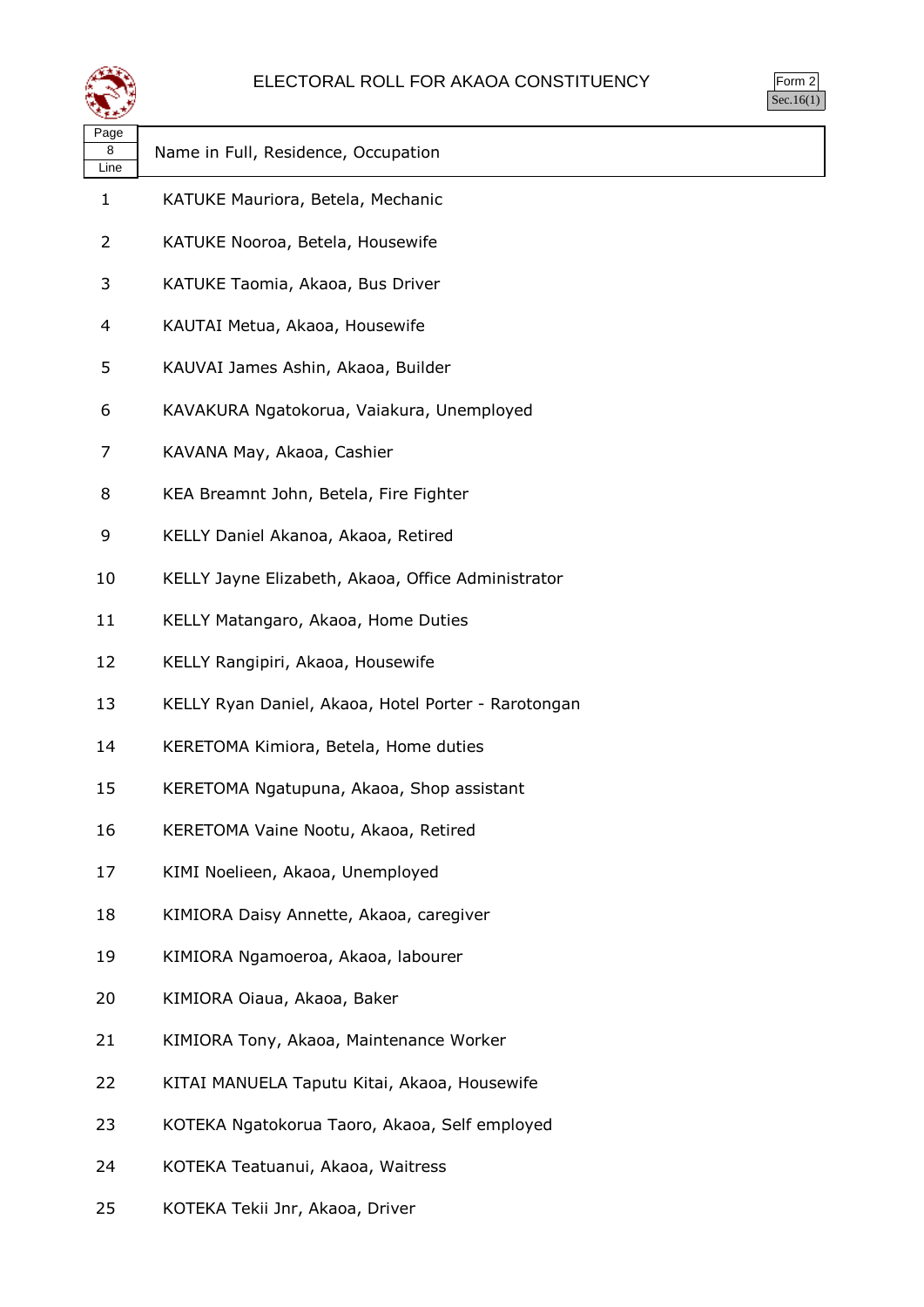

| ∼                 |                                                               |
|-------------------|---------------------------------------------------------------|
| Page<br>9<br>Line | Name in Full, Residence, Occupation                           |
| 1                 | KURA Charlie Tamatoa, Akaoa, Occupation Not Stated            |
| 2                 | KURA Teokotai, Akaoa, Disability                              |
| 3                 | LAZARO Pearl Gabrielle Ruta, Betela, Travel consultant        |
| 4                 | LAZARO Sandra Moetakake, Betela, Shop Assistant               |
| 5                 | LILII Vivienne, Vaiakura, Accountant                          |
| 6                 | LIVINGSTONE Lesley James, Akaoa, Arborist                     |
| 7                 | LUCAS Robyn Anne, Betela, Caregiver                           |
| 8                 | MAAKA MOU Ngamata Christina, Akaoa, Kitchen Hand-Big Boy Café |
| 9                 | MAMAPOHUE Tokorua Taraeka, Betela, Nil                        |
| 10                | MANARANGI Max, Akaoa, Builder                                 |
| 11                | MANEA Tereapii, Betela, Electrical Apprentice                 |
| 12                | MANUEL Emily Manu Oscarlina, Akaoa, Shop Assistant            |
| 13                | MANUELA Matangaro, Betela, Housemaid                          |
| 14                | MANUELA Taputu, Akaoa, Domestic Duties                        |
| 15                | MAOATE Nga-Tokorua Christina, Akaoa, Retail Manager           |
| 16                | MARE Moeroa Ruatita, Betela, Groundsman                       |
| 17                | MAREARAI Meatoe a Raina, Betela, Planter                      |
| 18                | MARII Tangata John, Betela, Chef                              |
| 19                | MARSON Geraldine Louisa Ward, Betela, Occupation Not Stated   |
| 20                | MARSON Steven Edward, Betela, Resort Owner                    |
| 21                | MARSTERS Haua Temu, Betela, Labourer                          |
| 22                | MARSTERS Kaisumaringa, Akaoa, Housewife                       |
| 23                | MARSTERS Marion, Akaoa, Sales Assistant                       |
| 24                | MARSTERS Matangaro, Akaoa, Home Duties                        |
|                   |                                                               |

MARSTERS Ngatokotoru Teina, Betela, Deli-licious Cafe-Shop Assistant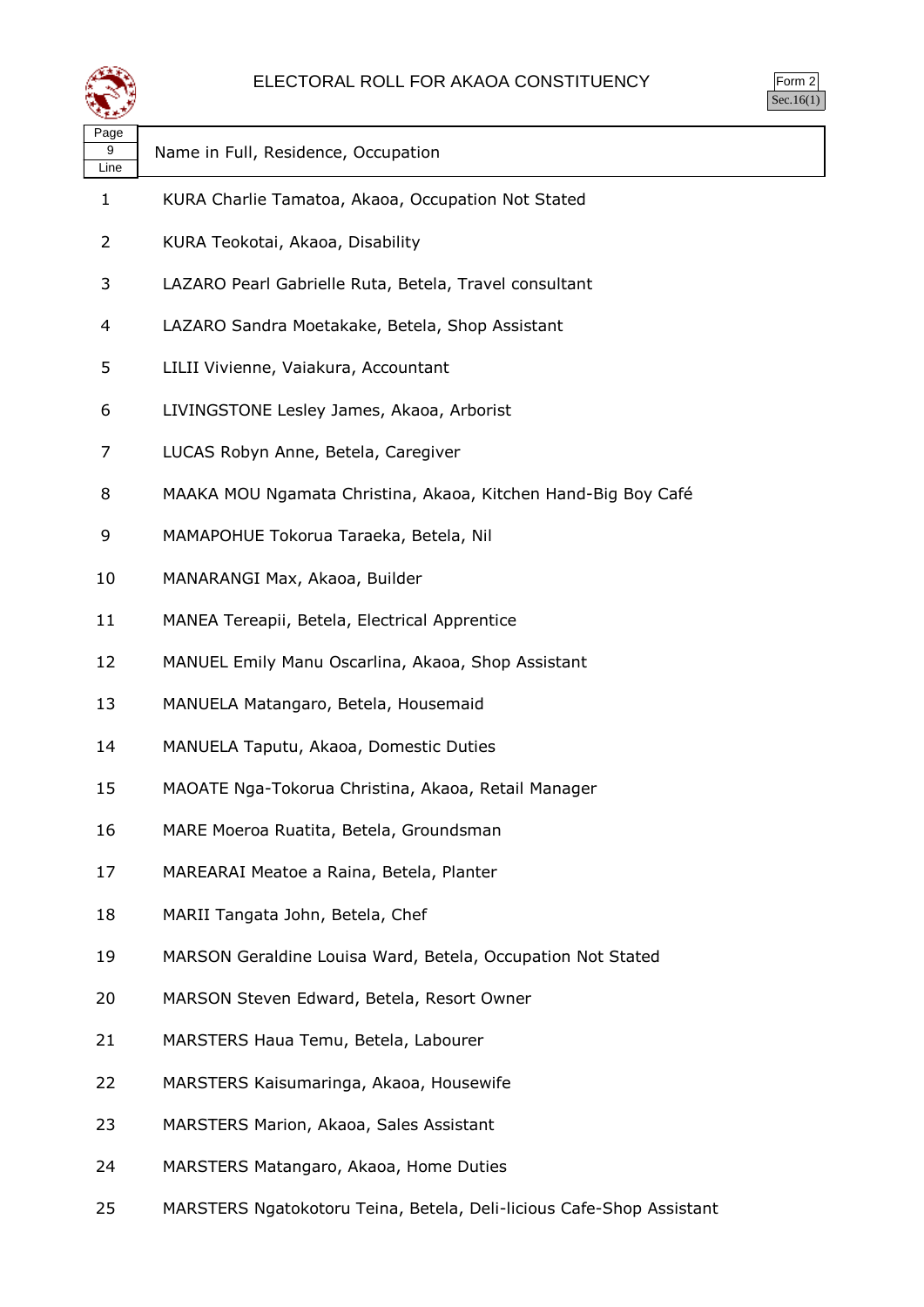

| ırm<br>Ξ |
|----------|
|          |

| Page<br>10<br>Line | Name in Full, Residence, Occupation                               |
|--------------------|-------------------------------------------------------------------|
| 1                  | MARSTERS Spoon William, Akaoa, Labourer                           |
| 2                  | MARSTERS Taromi, Vaiakura, Unemployed                             |
| 3                  | MARSTERS Theresa Tungane, Betela, Food & Beverage                 |
| 4                  | MATAIO Lynn Elizabeth, Akaoa, Front Office                        |
| 5                  | MATAITI Frank Mahalona, Akaoa, Trainee Receptiontist              |
| 6                  | MATAITI-VAEVAEPARE Elizabeth Teokotai-o-Junior, Akaoa, Student    |
| 7                  | MATAITI-WICHMAN Linda Tania, Akaoa, Registered Nurse              |
| 8                  | MATAPO Teremoana Mona, Akaoa, Not Stated                          |
| 9                  | MATAROA Antony, Akaoa, Student                                    |
| 10                 | MATAROA Keutekarakia, Akaoa, Public Servant                       |
| 11                 | MATAROA Tabitha, Akaoa, Builder                                   |
| 12                 | MATAROA Tangi Chung Ching, Akaoa, Domestic Duties                 |
| 13                 | MATAROA Teremoana, Akaoa, Daycare                                 |
| 14                 | MATAROA Tumurangi William, Akaoa, Automative Mechanic             |
| 15                 | MATUTU Fiona Isabel Tauariki, Akaoa, Self Employed/Custom Officer |
| 16                 | MATUTU Jordayn, Betela, Student                                   |
| 17                 | MATUTU Ngametua Richard, Akaoa, Driver                            |
| 18                 | MATUTU Turori, Akaoa, Tutor-Senz Program                          |
| 19                 | MAUI Miimetua Vaine, Akaoa, Bank Officer                          |
| 20                 | MAUI Nicholas Paremo, Akaoa, Trainee Graphic, designer            |
| 21                 | MAUI Nooroa, Akaoa, Technician Manager - Airport                  |
| 22                 | MAURANGI Jonothan Anthony, Betela, Mechanic Operator              |
| 23                 | MAURANGI Maria, Akaoa, General Manager                            |
| 24                 | MAURANGI Rangi Takotaa, Akaoa, Western Union agent                |
| 25                 | MCDONALD Lucy, Betela, General Manager                            |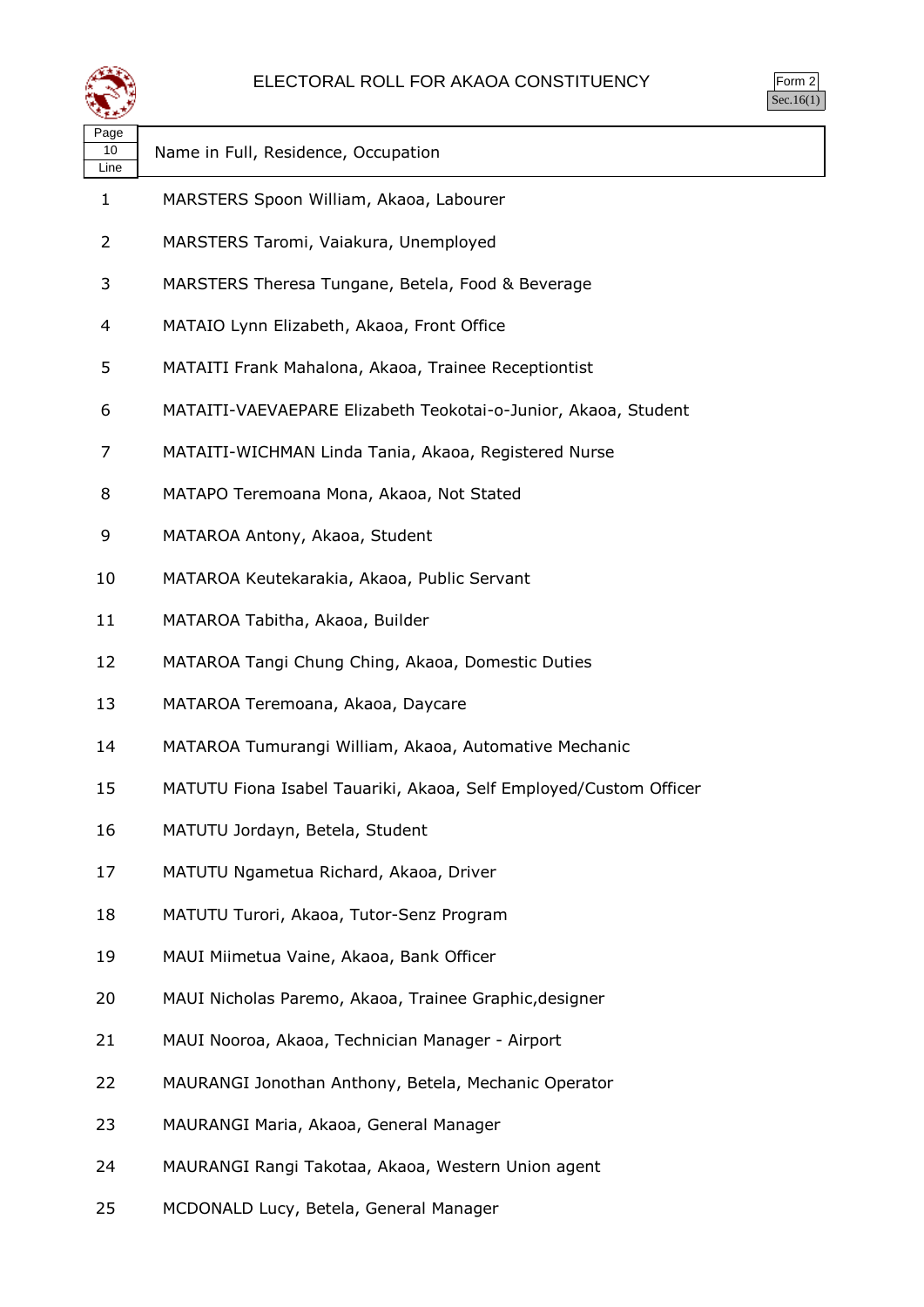

| Page<br>11<br>Line | Name in Full, Residence, Occupation                        |
|--------------------|------------------------------------------------------------|
| 1                  | MCDONALD Thomas Bevan, Akaoa, Plumber                      |
| 2                  | MEADE Sian Elise, Akaoa, Executive Secretary - Crown Beach |
| 3                  | METUAKORE Manutai, Betela, Occupation Not Stated           |
| 4                  | METUAKORE Ma'taria Gail, Betela, Legal Secretary           |
| 5                  | METUAKORE Teariki Piau, Betela, Self Employed              |
| 6                  | METUAKORE Teeu Tutai, Akaoa, Airport Authority             |
| 7                  | METUAKORE Tu Maria, Vaiakura, Housewife                    |
| 8                  | MITCHELL Alice Martha, Akaoa, Fisheries                    |
| 9                  | MITIAU Khupa Jeesoa, Akaoa, Plumber                        |
| 10                 | MOEARA Teura Carl, Akaoa, Ministry of Culture              |
| 11                 | MOKOHA Iorangi Tereapii, Akaoa, Builder                    |
| 12                 | MONTROSE Ngatokorua, Akaoa, Housewife                      |
| 13                 | MOSE Elizabeth Ngaoa, Betela, Ma's Wash Away               |
| 14                 | MUNOKOA Rita Mumsie, Betela, Communications Officer        |
| 15                 | MUNRO Tokerau, Akaoa, Retired                              |
| 16                 | MURARE Ann-Marie, Akaoa, Worker-Ministry of Health         |
| 17                 | MURARE Malina, Betela, Turoa Bakery                        |
| 18                 | MURARE Ngatokoa Marlee, Betela, Housekeeper                |
| 19                 | MURARE Teina, Akaoa, Telephone Technician                  |
| 20                 | MURARE Teinakore-O-Koroa, Betela, Unemployed               |
| 21                 | MURARE Tereinga Metua, Betela, T & M Labourer              |
| 22                 | NAEA Tinomana Michael, Betela, Observer                    |
| 23                 | NAPA Ana Rangitai, Akaoa, Saleslady                        |
| 24                 | NAPA Angela Puretu, Betela, Shop Keeper                    |
|                    |                                                            |

NAPA Angelina Akaiti, Akaoa, Shop Assistant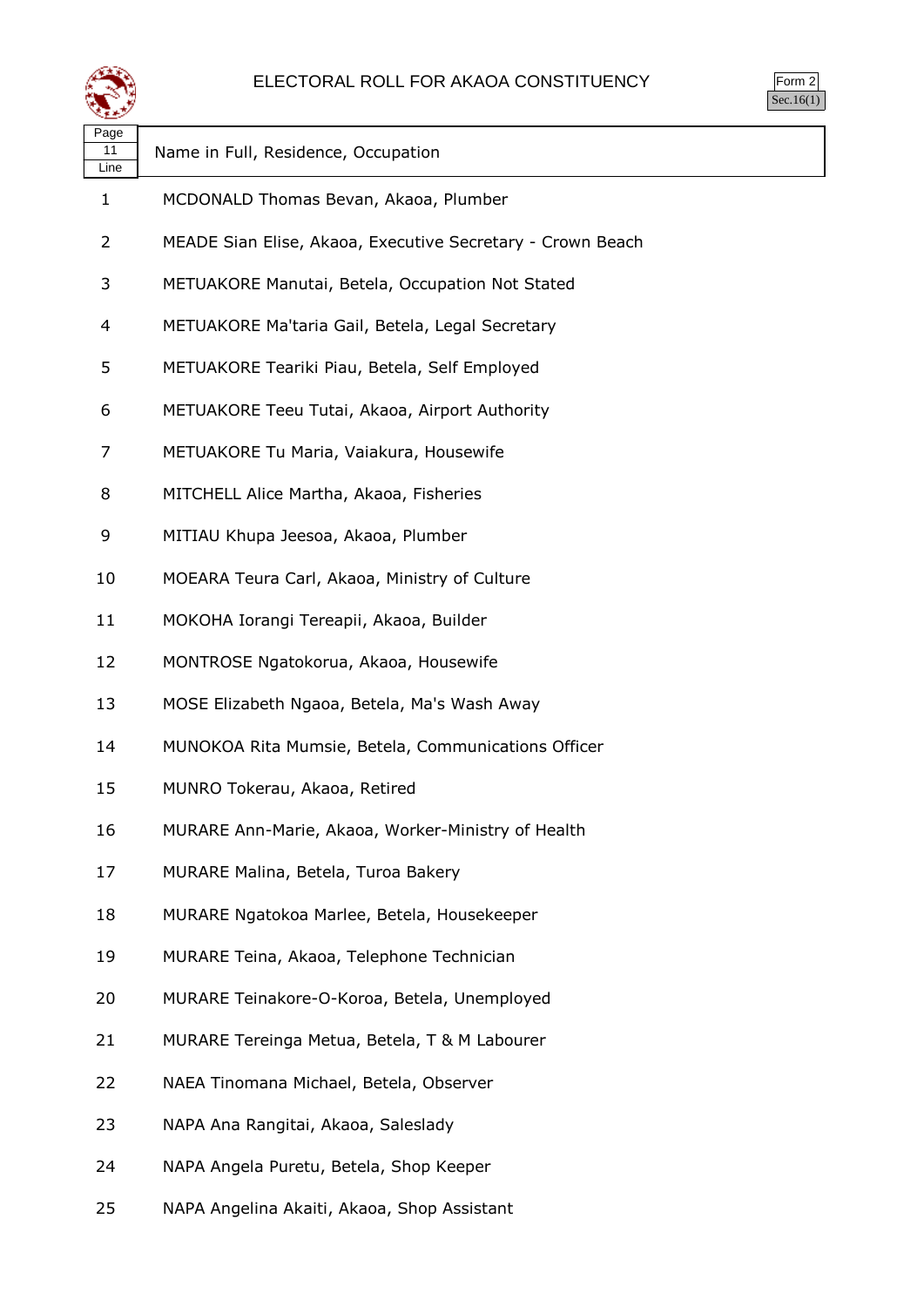

| orm<br>╭ |
|----------|
| ` 1      |

| Page<br>12<br>Line | Name in Full, Residence, Occupation                    |
|--------------------|--------------------------------------------------------|
| 1                  | NAPA Chelsie Morgan, Akaoa, Hotel Worker               |
| 2                  | NAPA George, Akaoa, Mechanic Fireman                   |
| 3                  | NAPA George Allan Tetuaii, Akaoa, Painte               |
| 4                  | NAPA Henry Curtis, Akaoa, Mechanic                     |
| 5                  | NAPA Henry Enuatamanu, Akaoa, Bank Officer             |
| 6                  | NAPA Hewett, Betela, Apprentice Electrician            |
| 7                  | NAPA Josephine Tuhi, Betela, Domestic Duties           |
| 8                  | NAPA Kahurangi, Akaoa, Cleaner                         |
| 9                  | NAPA Pauline Vaine, Akaoa, Sales Representative        |
| 10                 | NAPA Piltz Sean, Akaoa, IT Technician                  |
| 11                 | NAPA Piltz Tetevano, Betela, Self Employed             |
| 12                 | NAPA Rick, Akaoa, Plumber                              |
| 13                 | NAPA Rosa Ngapoko, Betela, Shop Assistant              |
| 14                 | NAPA Sarah, Akaoa, Student                             |
| 15                 | NAPA Shane Heather, Vaiakura, Self Employed            |
| 16                 | NAPA Tarani, Betela, Self Employed                     |
| 17                 | NAPA Tauei, Vaiakura, Planter                          |
| 18                 | NAPA Tearii Tinorua, Vaiakura, Driver                  |
| 19                 | NAPA Tearii Tinorua Ainsley, Betela, Student           |
| 20                 | NAPA Teariki Joe-Louis, Akaoa, Fitter                  |
| 21                 | NAPA Tehei Alexandra Sarah, Akaoa, Cashier (Part-Time) |
| 22                 | NAPA Teina, Vaiakura, Teacher                          |
| 23                 | NAPA Tepaeru Geena, Betela, Student-BYU-Hawaii         |
| 24                 | NAPA Teremoana O Ngatokorua, Akaoa, Business Owner     |

NAPA Teuira Raechel, Akaoa, Student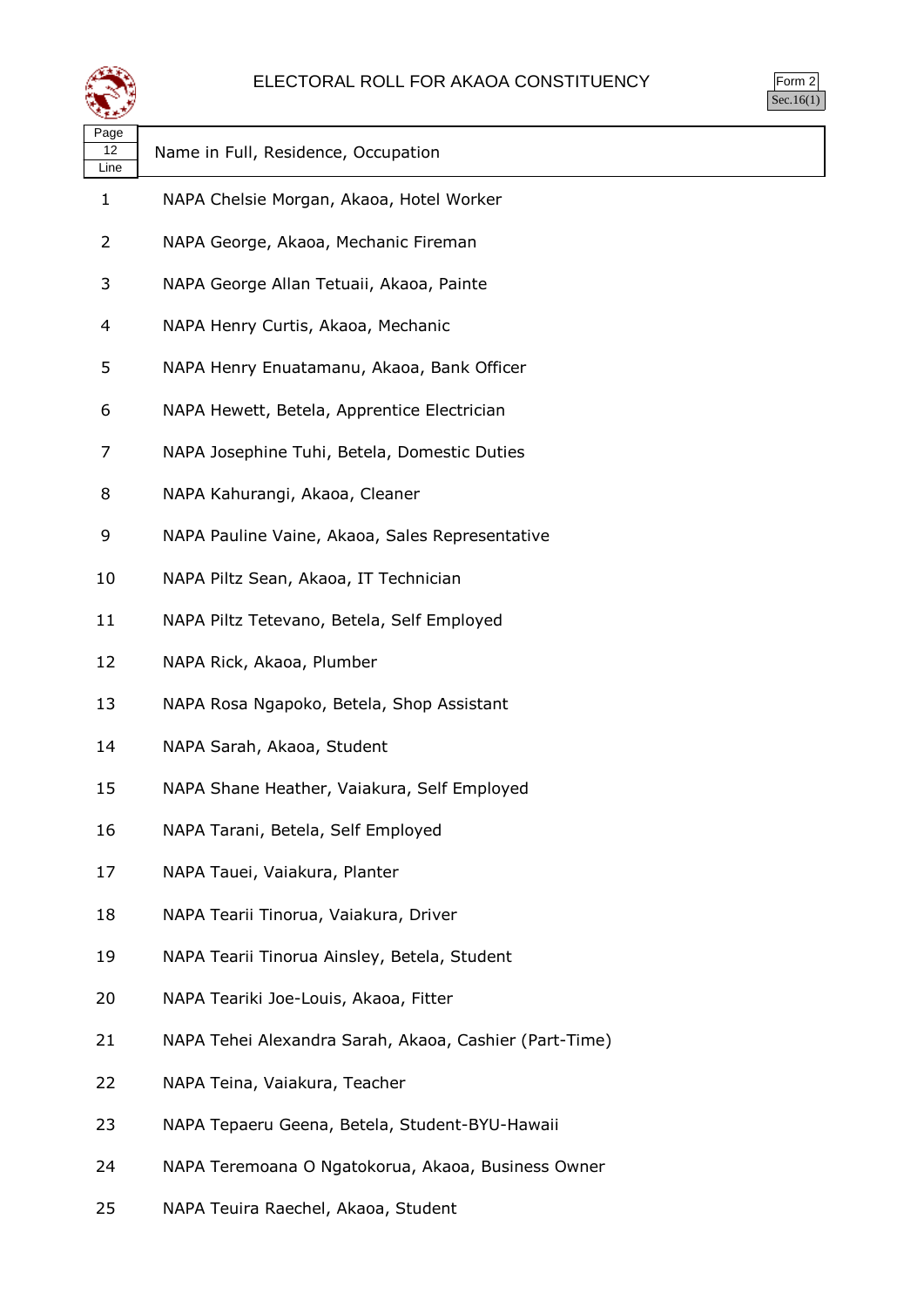

| ≍±≠                |                                                                |
|--------------------|----------------------------------------------------------------|
| Page<br>13<br>Line | Name in Full, Residence, Occupation                            |
| 1                  | NAPA Tony Orla, Akaoa, Self employed                           |
| 2                  | NEWMAN Marisa Grace, Akaoa, Air New Zealand County Manager     |
| 3                  | NGAAU Mireka, Betela, Retired                                  |
| 4                  | NGAAU SAMUEL Samuel Titi, Betela, Self Employed                |
| 5                  | NGAAU SAMUEL Teuira, Vaiakura, Groundsman                      |
| 6                  | NGANU Anna Vaine, Akaoa, Admin                                 |
| 7                  | NGANU Elizabeth, Akaoa, Unemployed                             |
| 8                  | NGANU Mereuara, Akaoa, F&B Cleaner                             |
| 9                  | NGANU Patricia, Akaoa, Sales Assistant                         |
| 10                 | NGANU Rourukeu, Akaoa, Plumber                                 |
| 11                 | NGANU Tania Ngamata, Akaoa, Mechandiser                        |
| 12                 | NGAOIRE Kura A Ei Moana, Akaoa, Shipping Agent                 |
| 13                 | NGAPUTA Kenneth, Akaoa, Driver/Operator                        |
| 14                 | NGARANGI Metua, Betela, Driver                                 |
| 15                 | NGATAE David, Akaoa, Film Producer                             |
| 16                 | NGATAMAINE Miimetua Andrea, Akaoa, Gardener                    |
| 17                 | NGATOKORUA Apera, Betela, Occupation Not Stated                |
| 18                 | NGATOKORUA Christine Ngatamaine, Betela, Occupation Not Stated |
| 19                 | NGATOKORUA Mary Nurse, Akaoa, Housemaid                        |
| 20                 | NGATOKORUA Ngatokotoru, Akaoa, Groundsman                      |
| 21                 | NGATOKORUA Ruta, Betela, Waitress                              |
| 22                 | NGATOKORUA Ruta, Vaiakura, Housemaid                           |
| 23                 | NGATOKORUA Teremoana, Akaoa, Insurance Officer                 |
| 24                 | NGATOKORUA Teremoana Jimmy, Akaoa, Student                     |
| 25                 | NGATUPUNA Esther Crystal, Akaoa, Housewife                     |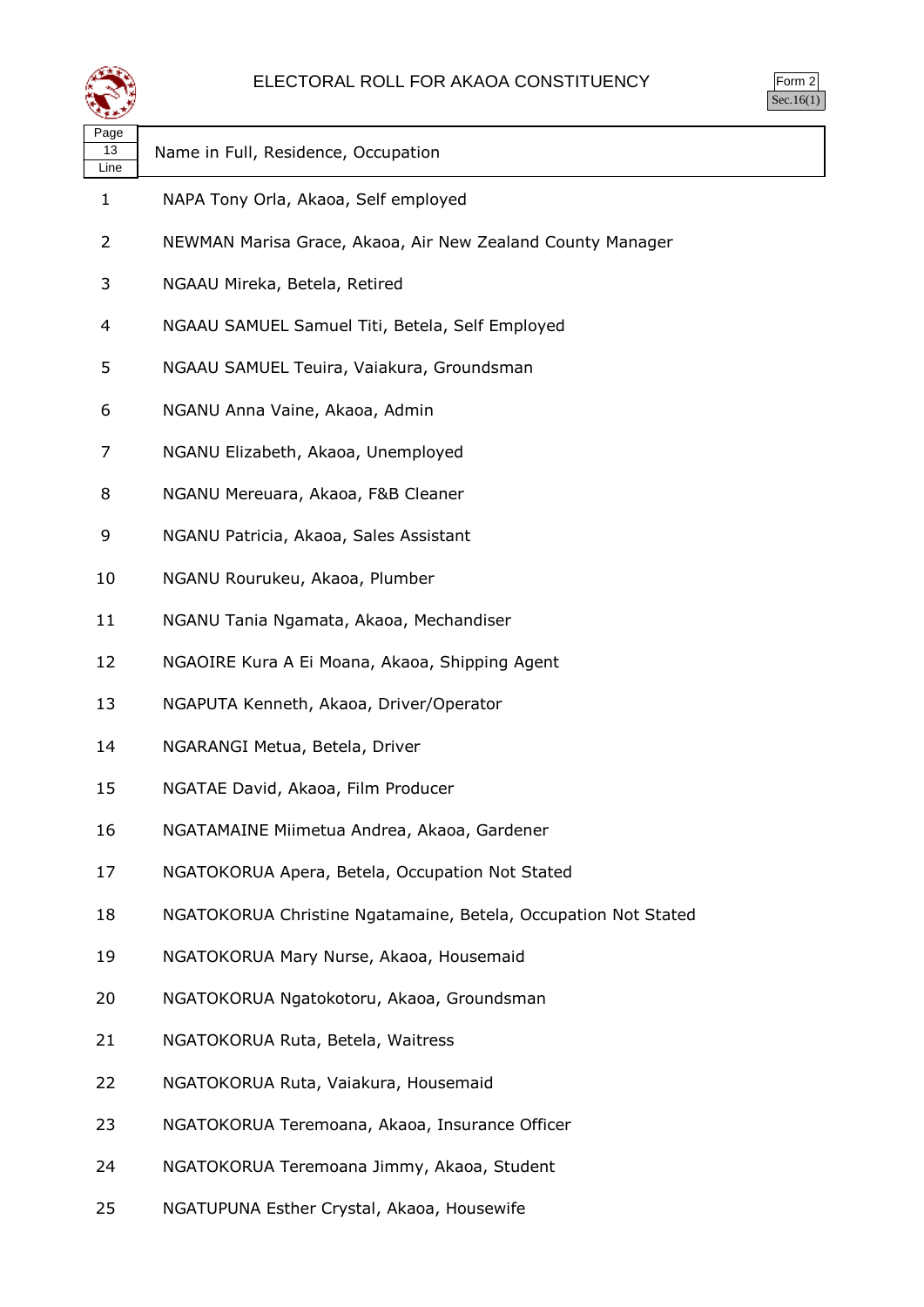

| Page<br>14<br>Line | Name in Full, Residence, Occupation                              |
|--------------------|------------------------------------------------------------------|
| 1                  | NGATURE Puretu Maara, Akaoa, Self Employed                       |
| 2                  | NGATURE Susan Elizabeth Pauline, Akaoa, Retired                  |
| 3                  | NIA Naomi Ngatomane Tokorua, Akaoa, Housekeeping                 |
| 4                  | NICHOLSON Candale May, Betela, Domestic Duties                   |
| 5                  | NICHOLSON Roy Geoffrey, Betela, Groundsman                       |
| 6                  | NIKO Frank James, Akaoa, Self employed                           |
| 7                  | NIKORO Essabelle Dominique, Akaoa, Kitchen Hand - Beluga Café    |
| 8                  | NIKORO Minona Cowan, Akaoa, Student                              |
| 9                  | NOOKURA Janine Sally, Betela, Chef                               |
| 10                 | NOOKURA Jennifer Patricia Annette, Betela, Occupation Not Stated |
| 11                 | NOOKURA Makitau, Vaiakura, Groundsman                            |
| 12                 | NOOKURA Moanakaikura, Vaiakura, Housemaid                        |
| 13                 | NOOKURA Steven, Betela, Painter                                  |
| 14                 | NOOROA Lafala, Akaoa, Restaurant Supervisor                      |
| 15                 | NOOROA Nooroa Miro Jnr, Akaoa, Electrician                       |
| 16                 | NOOROA Stephanie Ranginui, Akaoa, Student                        |
| 17                 | NOOROA Teremanuia, Betela, Student teacher                       |
| 18                 | NOOROA Vainerii Naomi, Akaoa, Supermarket Assistant              |
| 19                 | NUMA Donyelle, Akaoa, General Manager                            |
| 20                 | OBEDA Frank Martin, Betela, Doctor                               |
| 21                 | OBEDA Mackenzie, Akaoa, Carpenter                                |
| 22                 | PAERAU Teariki Joshua, Akaoa, Welder                             |
| 23                 | PAREANGA Tearuru, Betela, Retired                                |
| 24                 | PAREINA Mama-Ngaro, Akaoa, Packager & Delivery                   |
|                    |                                                                  |

PATAANGA Tangianau Teresa, Betela, General Teller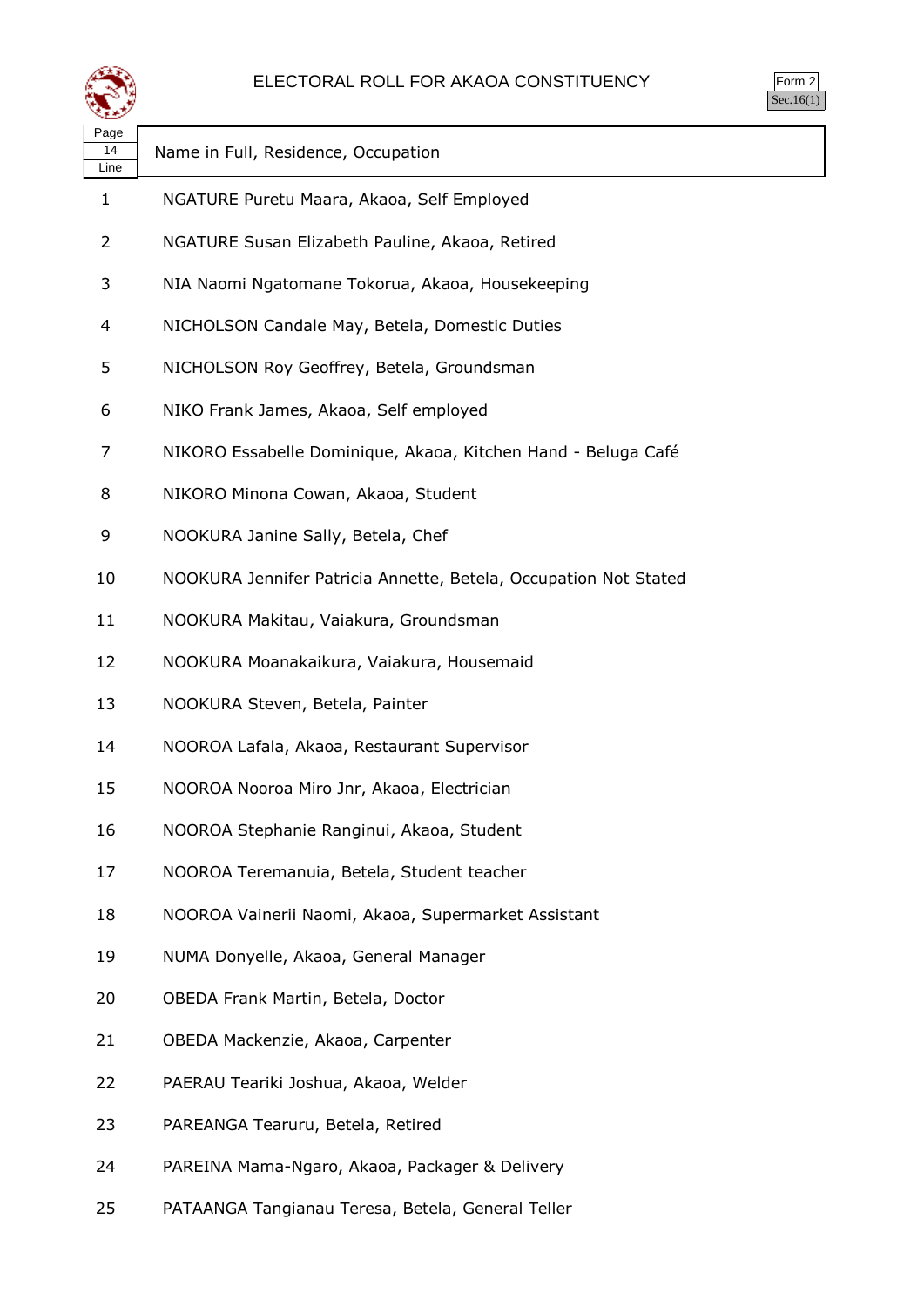

| <b>Im</b><br>٠<br>u<br>$\cdot$ . |
|----------------------------------|
| ×.                               |

| Page<br>15<br>Line | Name in Full, Residence, Occupation                         |
|--------------------|-------------------------------------------------------------|
| 1                  | PATIA Miimetua, Akaoa, Cleaner                              |
| 2                  | PATIA Tangipapa, Akaoa, Builder                             |
| 3                  | PATIA GEMPTON Ake, Betela, Sales Manager & Self Employed    |
| 4                  | PATIA-ENUA Makaea, Akaoa, Waitress                          |
| 5                  | PAUKA Electra Denise, Akaoa, Kitchen Hand                   |
| 6                  | PAUKA Pokoroa, Akaoa, Mechanic                              |
| 7                  | PAUKA Pokoroa Junior, Akaoa, Salesman                       |
| 8                  | PAUKA Purotu Frances, Akaoa, Self Employed-fashion Designer |
| 9                  | PAYNE Joanna Maree, Akaoa, Mother                           |
| 10                 | PAYNE Karl Adrian, Akaoa, Teacher                           |
| 11                 | PEDERSEN Ngamatavaia Sand No One, Betela, Teacher Aide      |
| 12                 | PEDERSEN Shane Andreas, Betela, Vodafone etail              |
| 13                 | PERA Ngatamaine, Akaoa, Supervisor                          |
| 14                 | PERA Rouru, Betela, Arborist                                |
| 15                 | PERA Terence Kakita, Akaoa, Self Employed - IT              |
| 16                 | PERA Tiniura, Akaoa, Cargo Supervisor-Air NZ                |
| 17                 | PHILLIP James, Akaoa, Cargo Handler-Air NZ                  |
| 18                 | PIRANGI Carlos, Akaoa, Occupation Not Stated                |
| 19                 | PIRANGI John Junior Tapai, Akaoa, Tiler                     |
| 20                 | PIRANGI Kimiora, Akaoa, Office Clerk                        |
| 21                 | PIRANGI Moe, Akaoa, Self employed                           |
| 22                 | PIRANGI Moe Jnr, Betela, Raro Mining Operator               |
| 23                 | PIRANGI Teariki Tapai, Akaoa, Tiler                         |
| 24                 | PIRANGI Teio, Betela, Not Stated                            |

PIRANGI Teupoko, Akaoa, Home Duties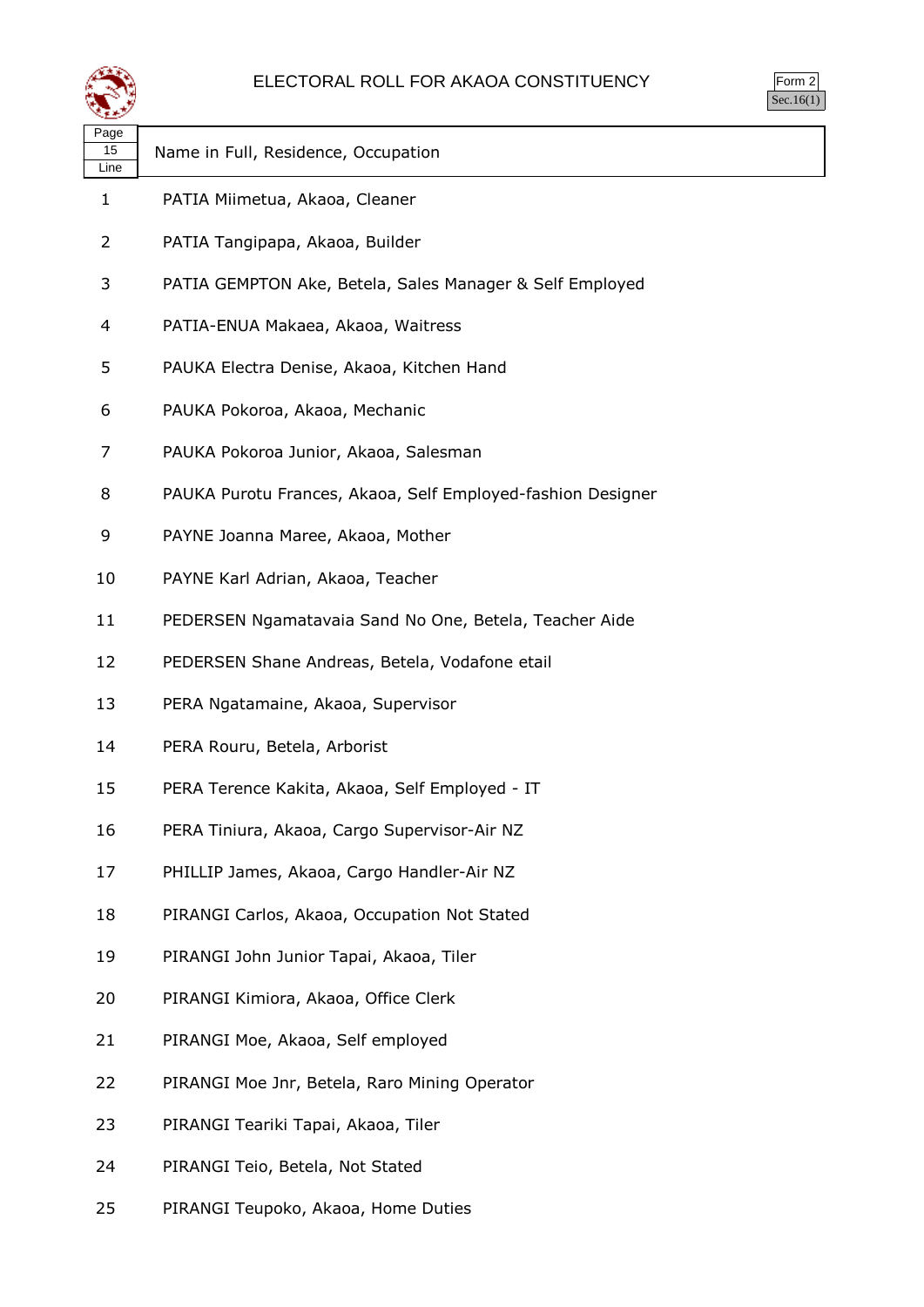

| orm<br>╭ |
|----------|
| ` 1      |

| ---                |                                                                      |
|--------------------|----------------------------------------------------------------------|
| Page<br>16<br>Line | Name in Full, Residence, Occupation                                  |
| 1                  | PIRANGI Tuakana, Akaoa, Director Carwork                             |
| 2                  | PIRANGI Vainekino Moe, Akaoa, Kitchen hand                           |
| 3                  | PITOMAKI Tereapii-o-Taiora, Akaoa, Barman                            |
| 4                  | POILA Louisa, Akaoa, Chef                                            |
| 5                  | POILA Mia, Akaoa, Office                                             |
| 6                  | POILA Teremanuia, Akaoa, Carpenter                                   |
| 7                  | POKIPOKI Iobu, Akaoa, Operator                                       |
| 8                  | POKIPOKI Nii Taraupoko, Akaoa, Public Relations Representative       |
| 9                  | POKIPOKI Peter Albert Tukua, Akaoa, Maintenance                      |
| 10                 | POKIPOKI Taia Tina, Akaoa, Waitress                                  |
| 11                 | POKOATI Mona, Akaoa, Shop Assistant                                  |
| 12                 | POKURA Joel Porter, Vaiakura, Teacher                                |
| 13                 | PONGA Michael Moearo, Akaoa, Accountant                              |
| 14                 | PONGA-DAUVOIS Nathalie Tevaiora, Akaoa, Office Assistant-Mike Rennie |
| 15                 | PRICE Glenn, Akaoa, Retired                                          |
| 16                 | PRICE Ruta Tapaeru, Akaoa, Retired                                   |
| 17                 | PUNA Emma Jean, Vaiakura, Babysitter                                 |
| 18                 | PUNA Maata Emile, Akaoa, Labourer                                    |
| 19                 | PUNA Puna, Akaoa, Pensioner                                          |
| 20                 | PUNA KAIMARAMA Uia Vaine Taukore o Tapu, Akaoa, Pensioner            |
| 21                 | PUREA Moira Thelma Marie, Akaoa, Stay Home Mum                       |
| 22                 | PUREAU Tracey Tua Adalilian, Betela, Security Officer-Airport        |
| 23                 | PURUA Kapollarni Tepou Paula, Akaoa, Prison Officer                  |
| 24                 | RAA Matamanea, Akaoa, Home Duties                                    |

RAA Metuatikakore, Akaoa, Checkout Operator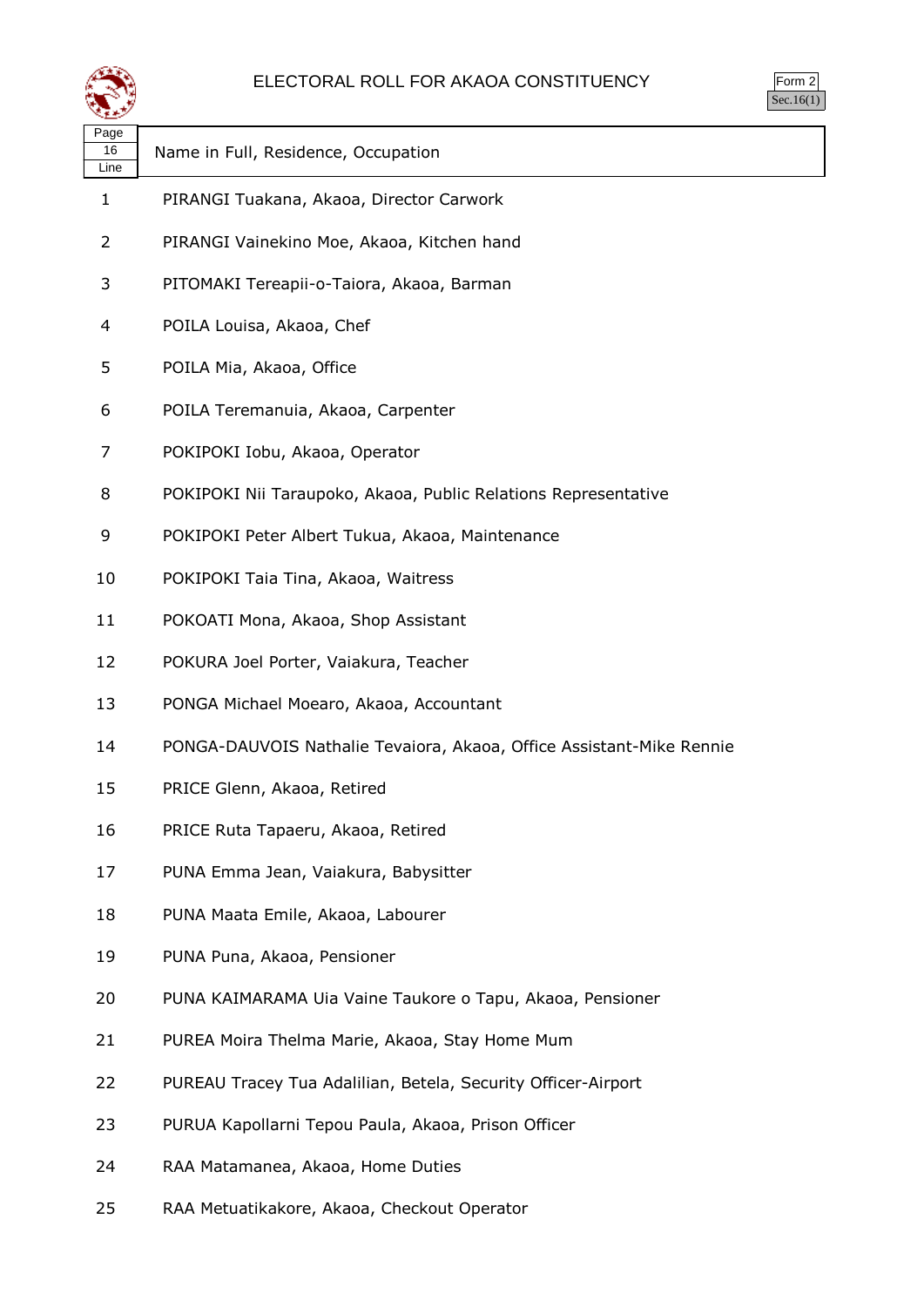

| orm<br>╭       |
|----------------|
| $\blacksquare$ |

| પ∓≠У               |                                                           |
|--------------------|-----------------------------------------------------------|
| Page<br>17<br>Line | Name in Full, Residence, Occupation                       |
| $\mathbf{1}$       | RAA Tuaratini, Akaoa, Custodian                           |
| 2                  | RAELA Elizabeth Lee, Akaoa, Artist/Retailer               |
| 3                  | RAELA Matangaro-O-Vaitai, Akaoa, Teacher                  |
| 4                  | RAHUI Enoka, Akaoa, Labour                                |
| 5                  | RAIROA Henrita, Akaoa, Retailer                           |
| 6                  | RANGI Catherine, Akaoa, Home Duties                       |
| 7                  | RANGI Nukuparau, Akaoa, Carpenter                         |
| 8                  | RANGI Remuera, Akaoa, Retired                             |
| 9                  | RANGI Tekapo Kazna Nuku Parau, Akaoa, Driver              |
| 10                 | RANGI Tuai Ikimaunga, Akaoa, Chef                         |
| 11                 | RAYMOND PIRANGI Solomon, Akaoa, Manager Carwork           |
| 12                 | REMUERA Greta, Betela, Quarantine Officer                 |
| 13                 | REMUERA Junior, Vaiakura, Operator                        |
| 14                 | RERE Christina Samuel, Akaoa, Office Clerk                |
| 15                 | RERE Hinao Samuel, Akaoa, Kitchen Hand- Beluga            |
| 16                 | RERE Tina, Akaoa, Clerk                                   |
| 17                 | REU Tangimetua, Akaoa, Snowbird Laundry                   |
| 18                 | RICHARD Metua, Vaiakura, Unemployed                       |
| 19                 | RIEGER Kristina Kimiora Tekii, Betela, Restaurant Server  |
| 20                 | RILEY Robert George, Betela, Occupation Not Stated        |
| 21                 | RIMA Nina Riana, Akaoa, Home Duties                       |
| 22                 | RIMA Tuapikepike, Akaoa, Home Duties                      |
| 23                 | RIO Patrick, Akaoa, Labourer                              |
| 24                 | ROBINSON Kerry James, Akaoa, Director-Albertos Restaurant |

RONGO KEA Pare, Vaiakura, Public Servant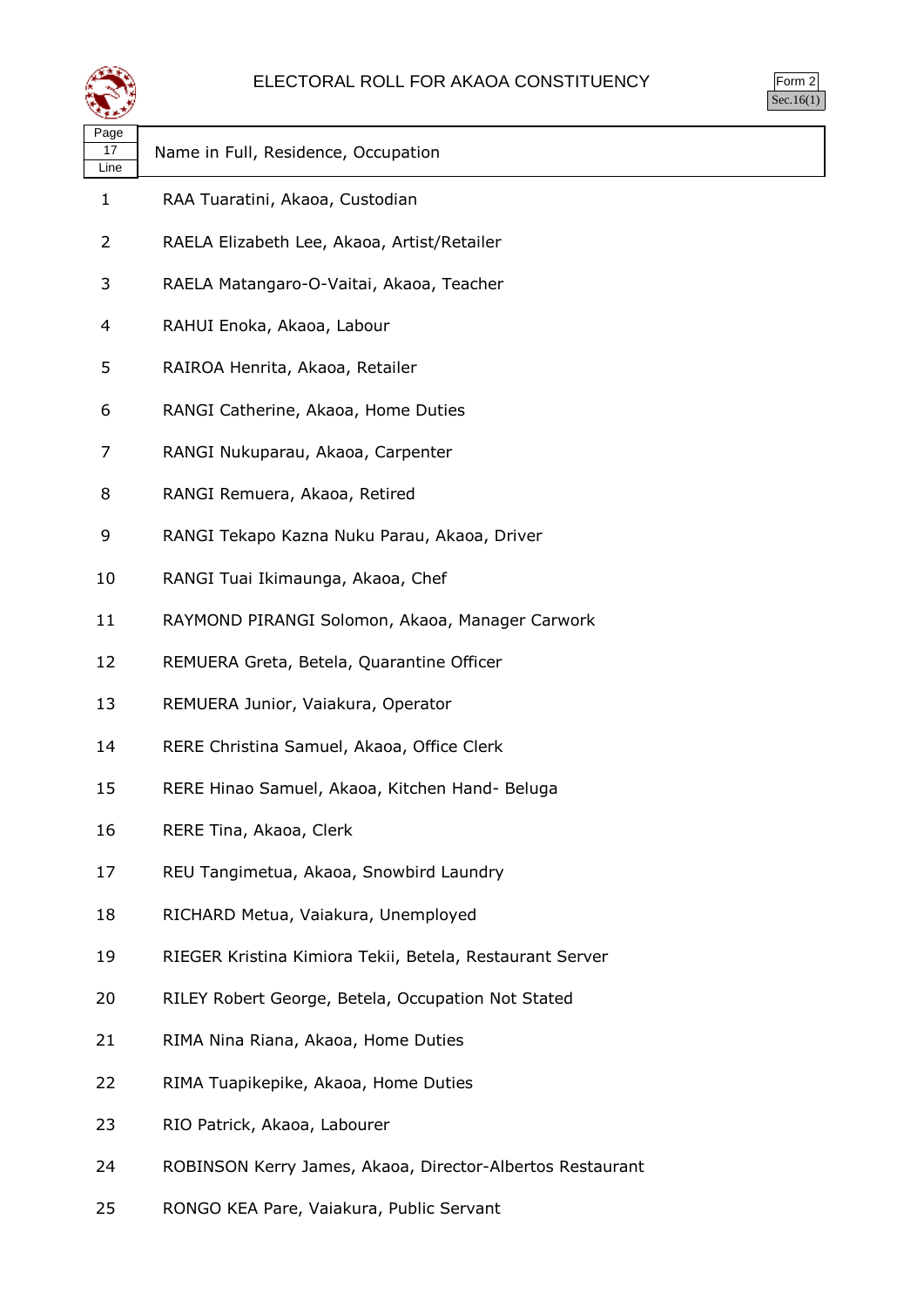

| ≍≞≛∕               |                                                                    |
|--------------------|--------------------------------------------------------------------|
| Page<br>18<br>Line | Name in Full, Residence, Occupation                                |
| $\mathbf{1}$       | RONGO KEA Teremoana, Vaiakura, Home Duties                         |
| 2                  | RONGOKEA Andrea, Betela, Self employed                             |
| 3                  | RONGOKEA Te Pareariki Teokotai Patrick, Vaiakura, Security Officer |
| 4                  | RUVEA Takau Davida, Akaoa, Student                                 |
| 5                  | SADARAKA Bob Teokotai, Betela, Porter security                     |
| 6                  | SADARAKA Lara Tungane, Akaoa, Tour Manager                         |
| 7                  | SADARAKA Raea, Betela, Gardener                                    |
| 8                  | SAMELI Jordan Viliamu Joseph, Akaoa, Car Groomer                   |
| 9                  | SAMUEL David Ngaau, Akaoa, Unemployed                              |
| 10                 | SAMUEL Ngaau, Betela, Labourer                                     |
| 11                 | SAMUEL Nooroa, Akaoa, Scaffolder                                   |
| 12                 | SAMUEL Papa Mana, Betela, Carpenter                                |
| 13                 | SAMUEL Romia, Betela, Driver-Timberland                            |
| 14                 | SAMUEL Tangi, Akaoa, Housewife                                     |
| 15                 | SAMUEL Tau Ngaau, Akaoa, Plumber                                   |
| 16                 | SANFORD Kevin, Akaoa, Retired                                      |
| 17                 | SANFORD Ngaoa, Akaoa, Office Worker                                |
| 18                 | SCHMIDT Natalia Mataarii, Akaoa, Administrator USP Cook Islands    |
| 19                 | SHARP Oakirangi Eraio, Betela, Machinist (Retired0                 |
| 20                 | SHARP Robert James, Betela, Builder (Retired)                      |
| 21                 | SIMPSON Rebecca, Betela, Housewife                                 |
| 22                 | SOATINI Mary, Akaoa, Occupation Not Stated                         |
| 23                 | SOATINI Tinirau Maireriki, Akaoa, Minister of Religion             |
| 24                 | STORY Inangaro, Akaoa, Retired                                     |
| 25                 | TAI Rongo, Akaoa, Housemaid                                        |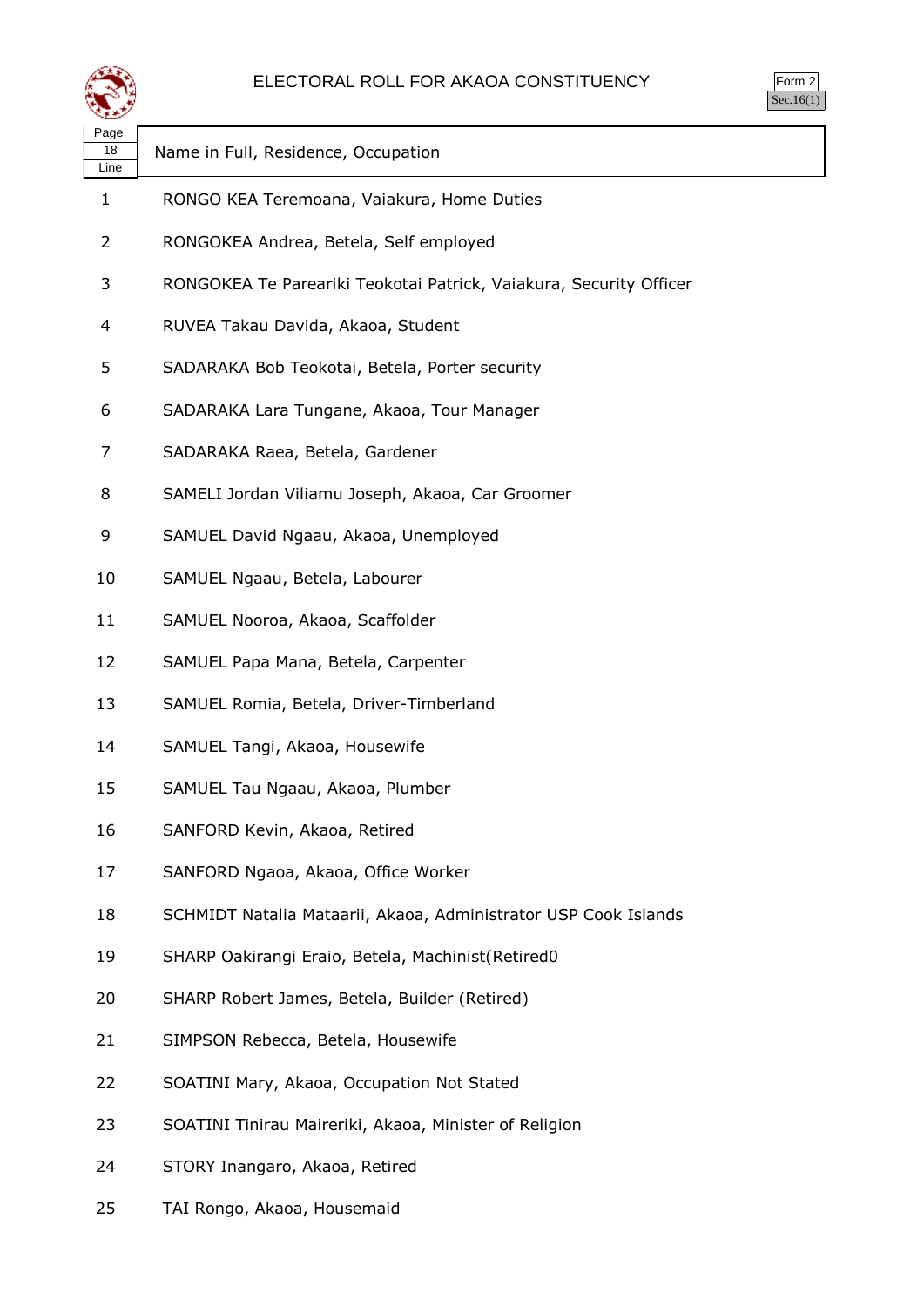

| <b>Im</b><br>٠<br>۰<br>$\cdot$ . |
|----------------------------------|
| ×.                               |

| Page<br>19<br>Line | Name in Full, Residence, Occupation                                            |
|--------------------|--------------------------------------------------------------------------------|
| 1                  | TAIA Saro, Akaoa, Chef                                                         |
| 2                  | TAINGARUA Manny Travis, Akaoa, OTC                                             |
| 3                  | TAIO Gabriella, Akaoa, Unemployed                                              |
| 4                  | TAIO Mere Tauraa, Akaoa, Housewife                                             |
| 5                  | TAIO Teremoana, Akaoa, Retired                                                 |
| 6                  | TAIRA Annie Tuainekore, Akaoa, Self Employed                                   |
| 7                  | TAIRA Rangitai, Akaoa, Shop Assistant (Raromart)                               |
| 8                  | TAIRI Akiona Brandon Ngatokorima, Betela, Butcher                              |
| 9                  | TAKAYAWA Ana Meke, Betela, Checkout operator                                   |
| 10                 | TAMAIVA Vaine Patiatia, Akaoa, Retired                                         |
| 11                 | TAMARANGI Mouariki, Betela, Retired                                            |
| 12                 | TAMARANGI-KATUKE Ngavaevae Maki, Akaoa, Housewife                              |
| 13                 | TAMARUA Tepuna, Akaoa, Mechanic                                                |
| 14                 | TAMARUA Teupoko, Akaoa, Merchandising                                          |
| 15                 | TAMATOA Tina, Betela, Unemployed                                               |
| 16                 | TAMATOA Vainetutai Tata, Akaoa, Housekeeping                                   |
| 17                 | TANGA Annette, Vaiakura, Housemaid                                             |
| 18                 | TANGA William Jnr, Betela, Butchery Supervisor                                 |
| 19                 | TANGAPIRI Bill-Temana Aumai Nootai, Akaoa, Water Network Coordinator, To Tatou |
| 20                 | TANGAPIRI-WILLIAMS Angelia Teei, Akaoa, MPPS Director - MFEM                   |
| 21                 | TANGAROA Tutai Va Vaine, Akaoa, Retired                                        |
| 22                 | TANGATAKINO Christopher, Akaoa, Self Employed                                  |
| 23                 | TANGATAPOTO Travel, Akaoa, Self Employed                                       |
| 24                 | TANGIMETUA Teakaau Tex, Akaoa, Self Employed                                   |
| 25                 | TANGIMETUA Tearoa Tatai, Vaiakura, Shop Assistant                              |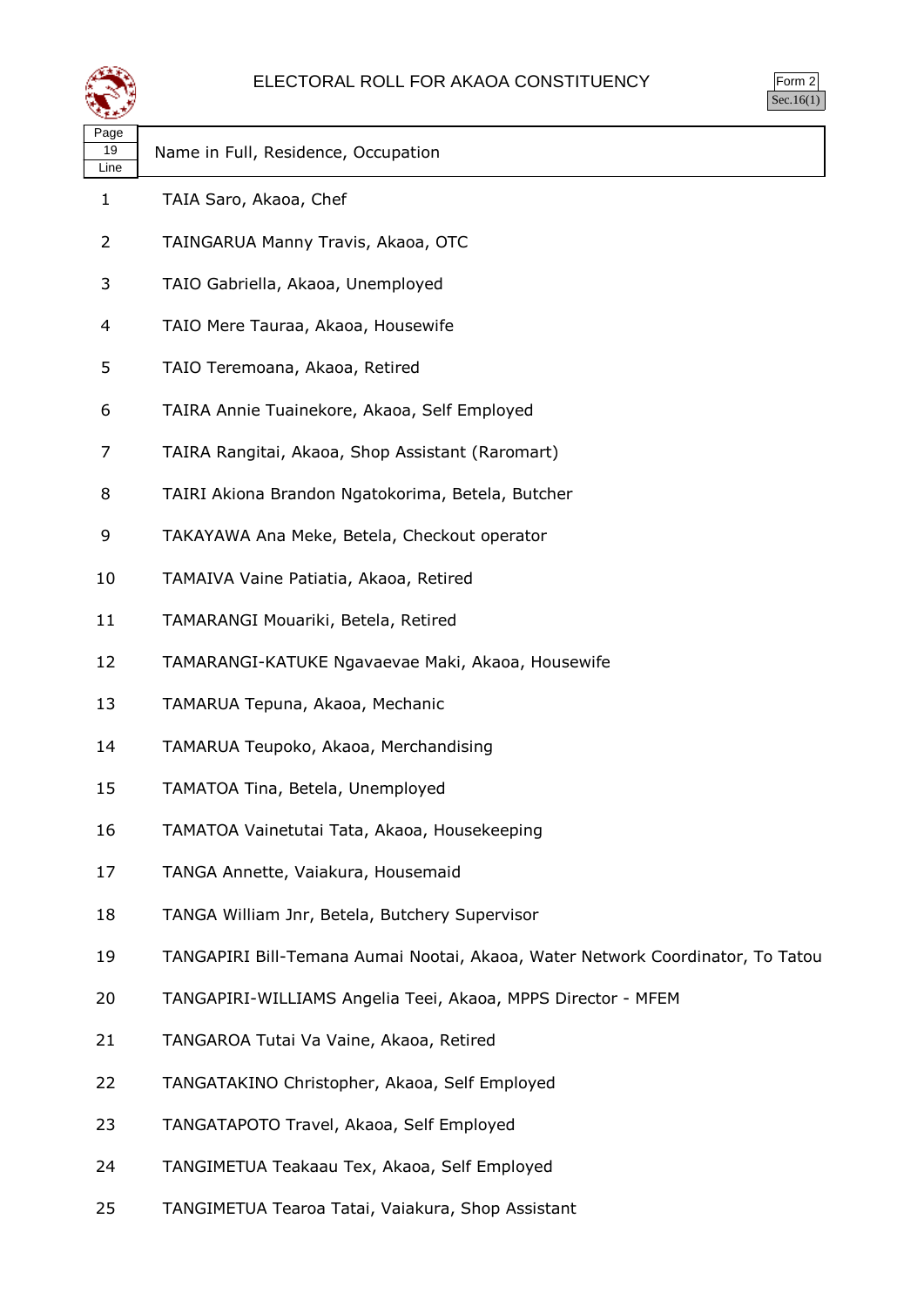

| orm |
|-----|
| ÷   |

| પ⊷                 |                                                         |
|--------------------|---------------------------------------------------------|
| Page<br>20<br>Line | Name in Full, Residence, Occupation                     |
| 1                  | TAOKIA Kimiora, Akaoa, Shop Assistant                   |
| 2                  | TAOKIA Marie Konini, Akaoa, Bank Officer                |
| 3                  | TAORO Angela Kalani Tuaine, Akaoa, Hospitality Industry |
| 4                  | TAORO Enua, Akaoa, Engineer                             |
| 5                  | TAORO Joseph, Akaoa, Welder                             |
| 6                  | TAORO Kristina, Akaoa, Project Manager                  |
| 7                  | TAORO Tangianau, Akaoa, Project Assistant               |
| 8                  | TAORO Teniinii Tara Upoko, Vaiakura, Housekeeper        |
| 9                  | TAPAI Charlotte Madelene, Akaoa, Admin Officer          |
| 10                 | TAPAI Grace Uratarii, Akaoa, Kitchen Hand               |
| 11                 | TAPENA Aniterea, Betela, Musician                       |
| 12                 | TARAEKA Tarau, Akaoa, Pensioner                         |
| 13                 | TARAI Rongo, Akaoa, Chef                                |
| 14                 | TARAI Teokotai Kuadalina, Akaoa, Mother                 |
| 15                 | TARAU Metobserver (Meti), Akaoa, Babysitter             |
| 16                 | TARU Ema, Akaoa, Restaurant Supervisor                  |
| 17                 | TARU Metuakore, Vaiakura, Postal Clerk                  |
| 18                 | TARU Moetu, Vaiakura, Housewife                         |
| 19                 | TARU Teveka, Vaiakura, Shop Assistant                   |
| 20                 | TAURA Upokoina, Akaoa, House keeping                    |
| 21                 | TAURAA Teremoana, Akaoa, Administration Officer         |
| 22                 | TAURARII Auemetua Vaine, Akaoa, Medical Doctor          |
| 23                 | TAURI Moana Lisa, Betela, Bartender                     |
| 24                 | TAYLOR Kathleen Lynette, Vaiakura, Home Duties          |
| 25                 | TE ARIKI Emma, Betela, Cleaner -Foodland                |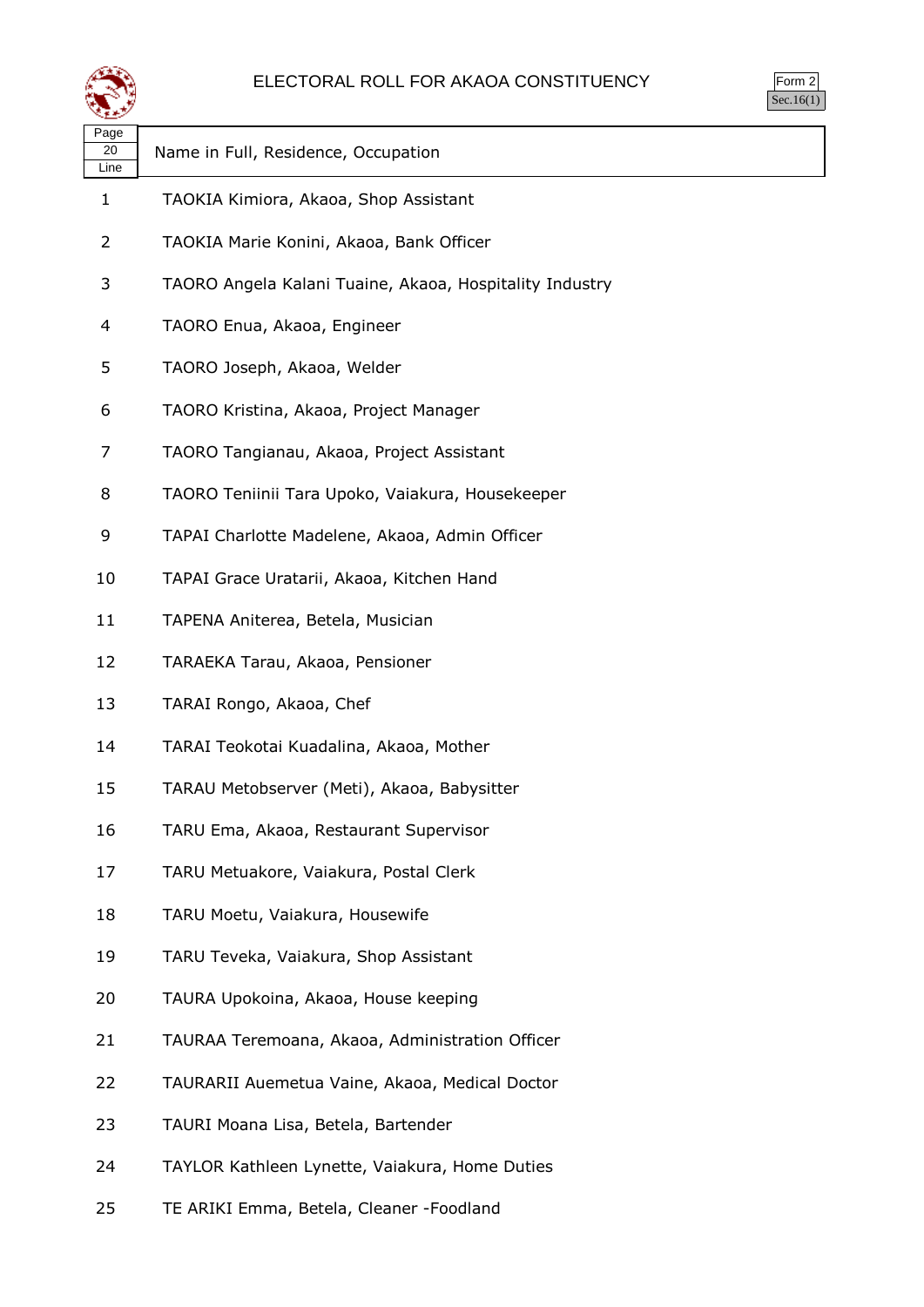

| orm |
|-----|
| ÷   |

| ستعص               |                                                                        |
|--------------------|------------------------------------------------------------------------|
| Page<br>21<br>Line | Name in Full, Residence, Occupation                                    |
| 1                  | TEAO Tereapii, Vaiakura, Shop Assistant                                |
| 2                  | TEARAITOA Benjimen, Akaoa, Unemployed                                  |
| 3                  | TEARIKI Leigh Jo, Akaoa, Reservations Agent                            |
| 4                  | TEARIKI Metua, Betela, Housewife                                       |
| 5                  | TEARIKIURI Aikitu, Akaoa, Cleaner                                      |
| 6                  | TEAU Tapu Takaa, Akaoa, Chef                                           |
| 7                  | TEAVA Teava, Akaoa, Driver-Raro Tours                                  |
| 8                  | TEIHO Camilla Diandra Mii, Akaoa, Checkout Operator                    |
| 10                 | TEIHO Pauline, Akaoa, Shop Assistant                                   |
| 9                  | TEIHO Pauline, Akaoa, Caregiver                                        |
| 11                 | TEINA TANA Mami, Akaoa, Housewife                                      |
| 12                 | TEIONAARIKI Hiomai, Akaoa, Occupation Not Stated                       |
| 13                 | TEITI Dominic, Akaoa, Cashier                                          |
| 14                 | TEITI Tuaine Junior, Akaoa, Teacher                                    |
| 15                 | TEITINGA Emily, Akaoa, House Mum                                       |
| 16                 | TEITINGA Hannah, Betela, Waitress                                      |
| 17                 | TEKAPO Ngatokoa, Akaoa, Ngatokoa                                       |
| 18                 | TEKENA Marconia, Akaoa, Unemployed                                     |
| 19                 | TEKII Toni, Akaoa, Security Airport Authority                          |
| 20                 | TEMUNGARIKI Rouru, Akaoa, Carpenter                                    |
| 21                 | TEOKOITU Okirua, Vaiakura, Officer Manager/Mutual Funds Share Registry |
| 22                 | TEOKOITU Ovain, Akaoa, Student                                         |
| 23                 | TEOKOITU Tiare a-Alicy, Akaoa, Frontline Sales                         |
| 24                 | TEOKOITU Vaine, Vaiakura, Teacher                                      |

TERAITUA Edwin, Akaoa, Storeman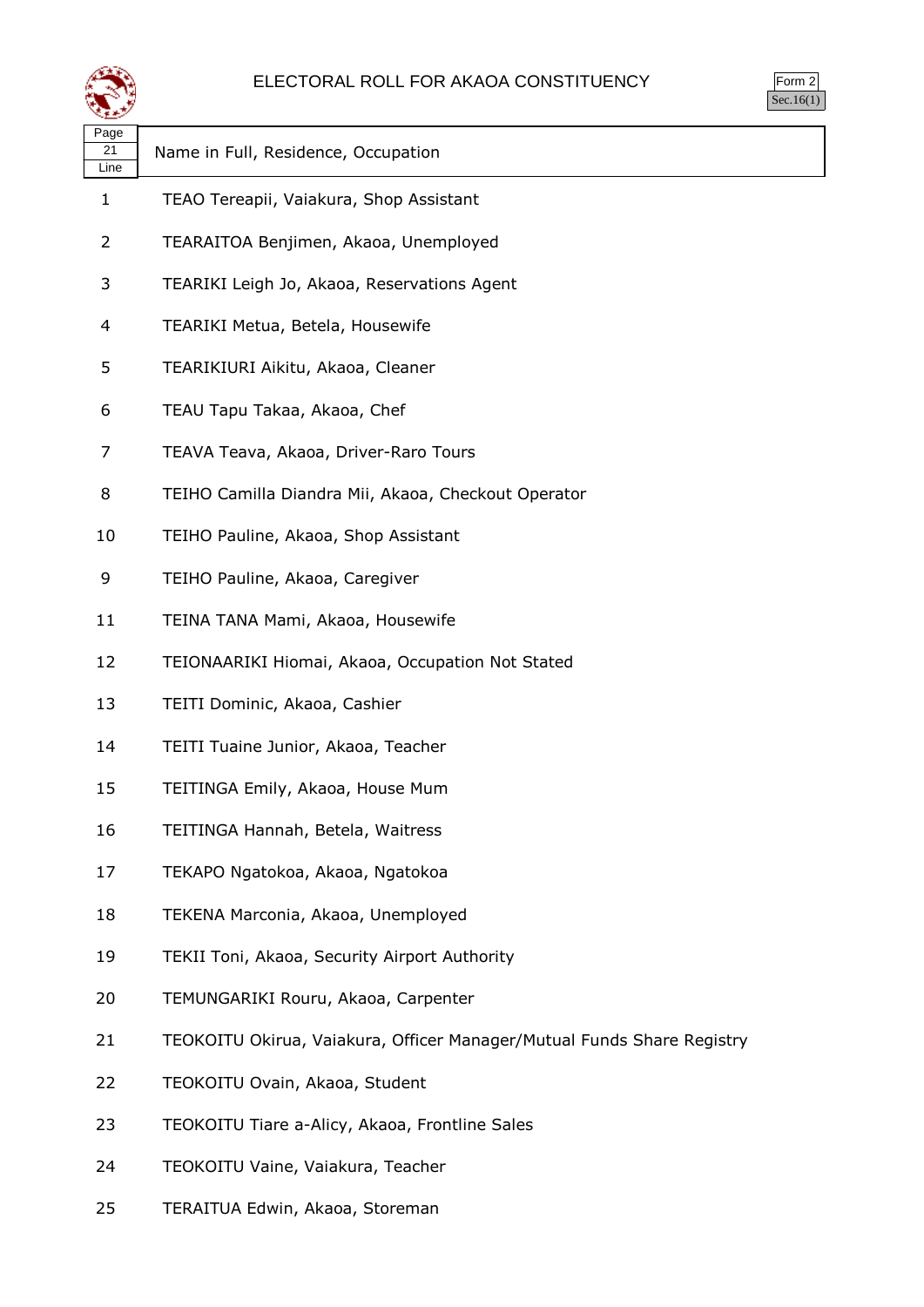

| orm<br>╭ |
|----------|
|          |

ヿ

| ९≛≚∑               |                                                                        |
|--------------------|------------------------------------------------------------------------|
| Page<br>22<br>Line | Name in Full, Residence, Occupation                                    |
| $\mathbf{1}$       | TEREAPII Timangarua, Akaoa, Unemployed                                 |
| 2                  | TEREKIA Poona, Akaoa, Chef                                             |
| 3                  | TEREPO Barbara Maarametua, Akaoa, Unemployed                           |
| 4                  | TEREVA Claire, Betela, Unemployed                                      |
| 5                  | TEREVA Nooroa, Akaoa, Security                                         |
| 6                  | TEREVA Tangi Metua, Betela, Labourer - TCI                             |
| 7                  | TEREVA Tuainekore, Akaoa, Housekeeper                                  |
| 8                  | TETONGA Ngamau Bambie Tere, Akaoa, Shop Assistant                      |
| 9                  | TETONGA HEATHER Lee Kenneth, Akaoa, Panel Beater                       |
| 10                 | THOMAS Makiroa Cecelia Hope, Akaoa, Receptionist/Reservations          |
| 11                 | THOMPSON Ngarangi Helen Anna, Betela, Bartender                        |
| 12                 | THOMPSON Tutavake Jadey Rose Ngarangi Aimehonui, Betela, Trust Officer |
| 13                 | TIAITI Christian Charzien, Akaoa, CITC Delivery-Sales and Distribution |
| 14                 | TIAITI Ngatokorua Teokotai Moepai, Akaoa, Carpenter                    |
| 15                 | TIAMARAMA Sevarna Angela, Betela, Waitress                             |
| 16                 | TIMOTEO Tangiiti, Akaoa, Shop Assistant CITC                           |
| 17                 | TINI Edward, Akaoa, Carpenter                                          |
| 18                 | TINI Jason Jeffery Teangi, Akaoa, Bartender/Cabinet maker              |
| 19                 | TINI Mary, Akaoa, Sales Rep                                            |
| 20                 | TIPOKOROA Anakin Pira Orion, Akaoa, Sales assistant                    |
| 21                 | TIPOKOROA Makiroa, Akaoa, Maintenance                                  |
| 22                 | TIPOKOROA Upokoina, Akaoa, Occupation Not Stated                       |
| 23                 | TOKAI Ngarouru, Akaoa, Dental Therapy                                  |
| 24                 | TOMOKINO Chevon Ngatamaine, Akaoa, Chef                                |
| 25                 | TOMOKINO Ngatamaine Chevon, Akaoa, Chef                                |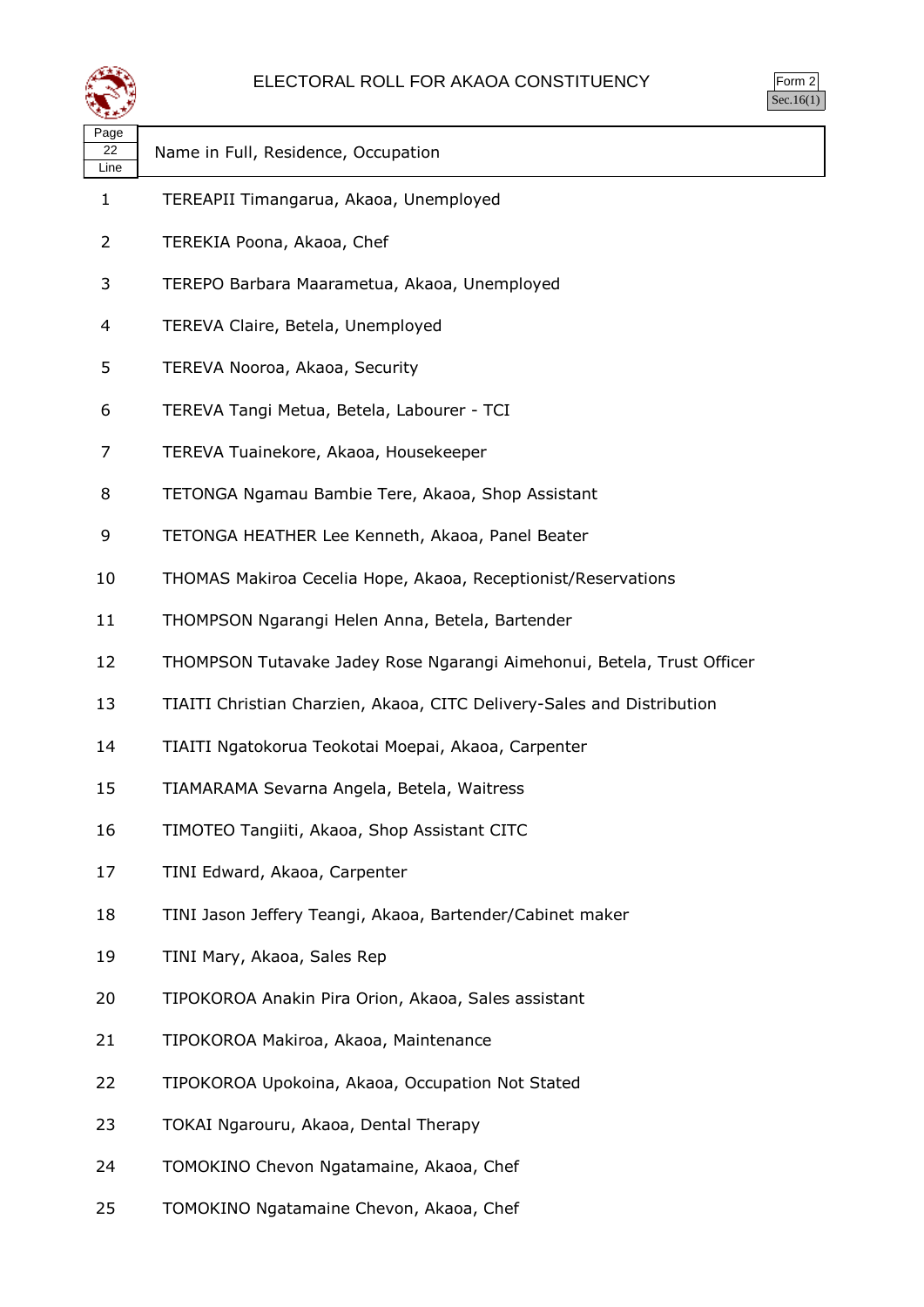

| m<br>г<br>., |
|--------------|
|              |

| Page<br>23 | Name in Full, Residence, Occupation                |
|------------|----------------------------------------------------|
| Line<br>1  | TONORIO Daniel, Akaoa, Machine Operator            |
|            |                                                    |
| 2          | TONORIO Ina, Betela, House wife                    |
| 3          | TONORIO Maria, Akaoa, Cleaner                      |
| 4          | TONORIO Ngatokorua Joshua, Betela, Carpenter       |
| 5          | TONORIO Sarah Jane, Betela, Teacher                |
| 6          | TONORIO Tonorio, Akaoa, Maintenance Worker         |
| 7          | TOPA Ngavaine, Akaoa, Domestic Duties              |
| 8          | TOROMA Paulo, Akaoa, Driver                        |
| 9          | TOROMA Rotoua Ana Ngatokohitu, Akaoa, Receptionist |
| 10         | TOROMA Urama Samatona, Akaoa, Teacher              |
| 11         | TREGO Ngatokoa, Akaoa, Dispatching                 |
| 12         | TSCHAN Dorisse Olindah, Akaoa, Shop Assistant      |
| 13         | TUAINE Matangaro, Akaoa, Domestic Duties           |
| 14         | TUAINEITI Patrick Piri-Ariki, Akaoa, Plumbing      |
| 15         | TUAKANA Passaway, Betela, Laundry worker           |
| 16         | TUAKAVA Annie Teokotai, Betela, House keeping      |
| 17         | TUAKAVA Ngatamaine Moutira, Akaoa, Retired         |
| 18         | TUAKE James Harley, Akaoa, Panel Beater            |
| 19         | TUAKE Julia Tereapii, Akaoa, Self Employed         |
| 20         | TUAKEU Ani, Akaoa, Shop Assistant                  |
| 21         | TUAKEU Maraea Aumaro, Akaoa, Waitress              |
| 22         | TUAO Teokotai O Tuainekore, Akaoa, Student Nurse   |
| 23         | TUAPUTA Aureo, Vaiakura, Housewife                 |
| 24         | TUAPUTA Dinah, Akaoa, Tour Guide                   |

TUAPUTA Isanta, Betela, Domestic Duties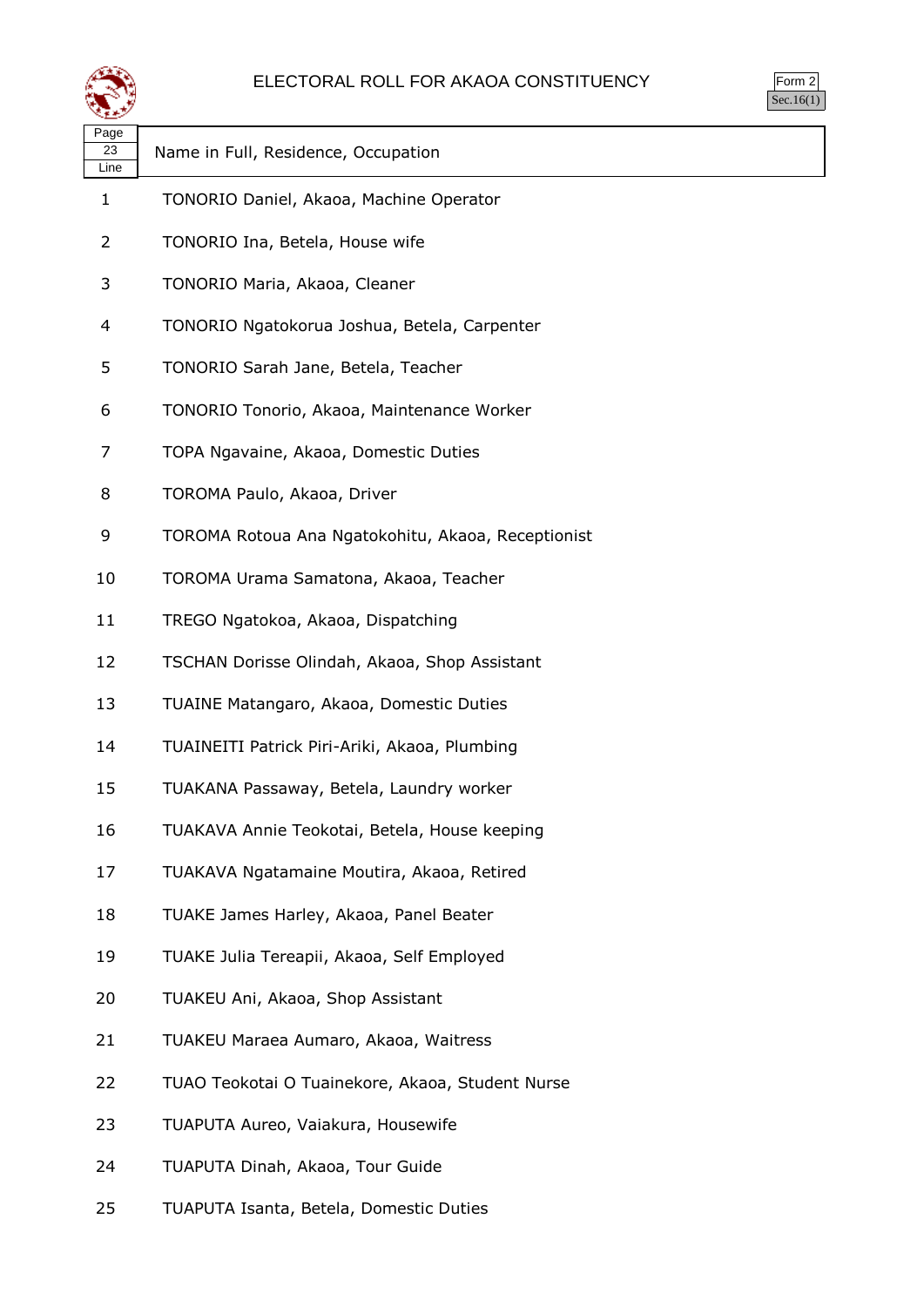

| orm |
|-----|
| ÷   |

| Page<br>24<br>Line | Name in Full, Residence, Occupation                               |
|--------------------|-------------------------------------------------------------------|
| 1                  | TUAPUTA Jijvana Tuteenuki Rouru, Betela, CITC Teller              |
| 2                  | TUAPUTA Kadmiel Revan, Betela, Student                            |
| 3                  | TUAPUTA Ngatamaine, Akaoa, Laundress                              |
| 4                  | TUAPUTA Rachel Moeroa Lavenia, Betela, Land Titles manager        |
| 5                  | TUAPUTA Raumea Tangianau, Vaiakura, Historian/Genealogist         |
| 6                  | TUAPUTA Thella Oti, Akaoa, Bank Officer                           |
| 7                  | TUAPUTA Travel, Akaoa, Shop assistant                             |
| 8                  | TUARA Rangi, Betela, Unemployed                                   |
| 9                  | TUARA Teinaki, Akaoa, Builder                                     |
| 10                 | TUHE Tiaia, Akaoa, Pensioner                                      |
| 11                 | TUMUTOA Tania Tepaeru, Akaoa, Primary Teacher                     |
| 12                 | TUORO Maria Helen, Akaoa, Intern, Climate Change                  |
| 13                 | TUTAI Teokotai-o-Fredrick, Akaoa, Operator( Ports Authority)      |
| 14                 | TUTAKA Teremoana, Akaoa, Unemployed                               |
| 15                 | UEA Tereapii, Akaoa, Security Officer                             |
| 16                 | UMAKI Ngatokotoru, Betela, Legal Assistant                        |
| 17                 | UTANGA Edwin, Betela, Project Manager                             |
| 18                 | UTANGA Joshua Nga, Akaoa, Self Employeed                          |
| 19                 | UTANGA Mere Matira, Vaiakura, Retired                             |
| 20                 | UTIA Solomon, Akaoa, Welder                                       |
| 21                 | UTIA Victoria Metuangaro, Akaoa, Sales Person                     |
| 22                 | UTIA NAPA Mereana Justine Kaiariki, Akaoa, Sales Rep              |
| 23                 | VAEVAEMAKI Tania Makiroa, Akaoa, UnEmployed                       |
| 24                 | VAEVAEMAKI PAREINA Priscilla Memory Violet, Akaoa, Police Officer |

VAKAPORA Myland, Akaoa, Waitress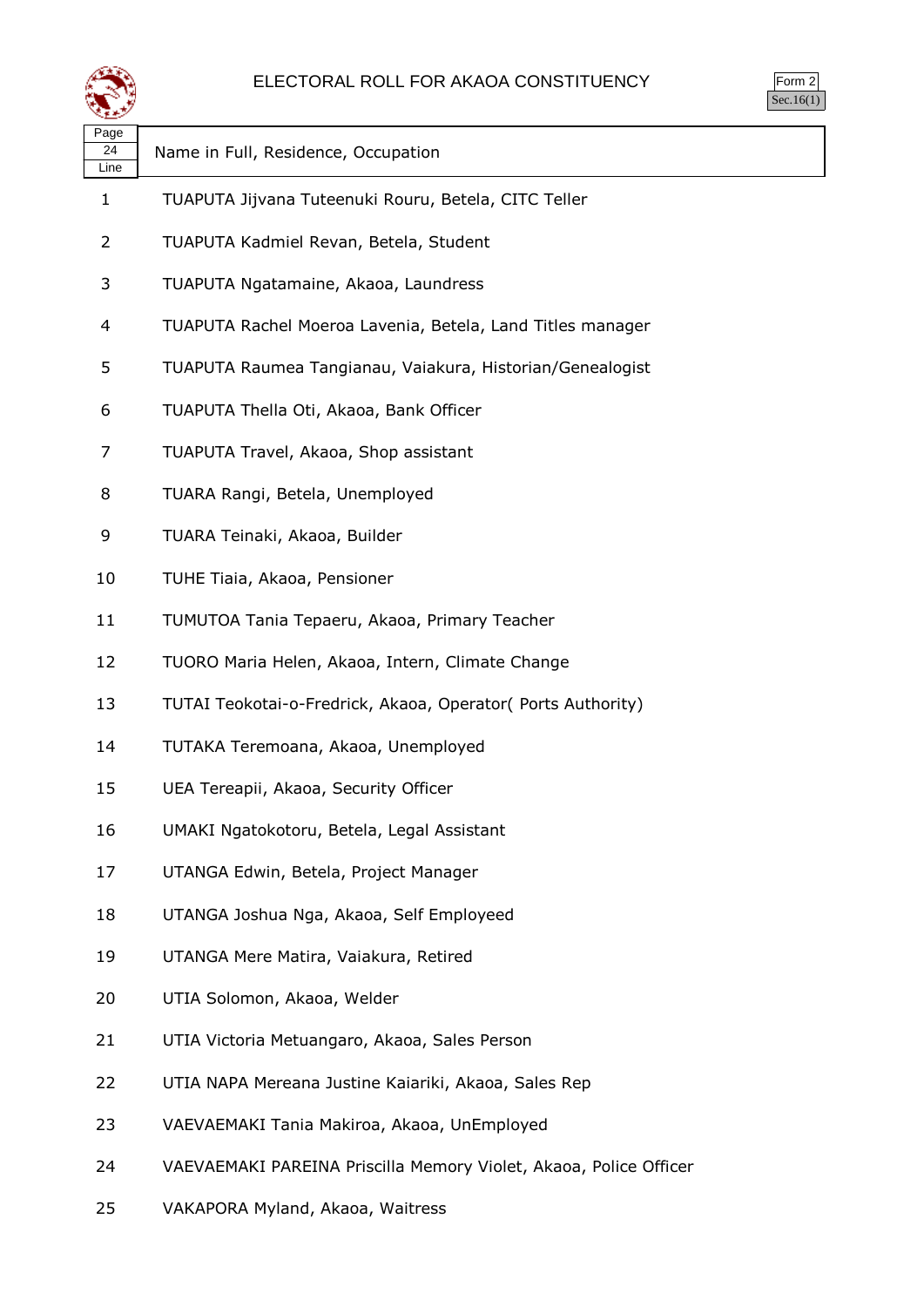

| Page<br>25<br>Line | Name in Full, Residence, Occupation                             |
|--------------------|-----------------------------------------------------------------|
| 1                  | VAN DONGEN Ngamatangaro, Akaoa, Tahiti Café                     |
| 2                  | VAN EIJK - CADAINGGAN Cielita Teararoa, Vaiakura, Self Employed |
| 3                  | VANO John Dawinicura, Akaoa, Warehouse Assistant                |
| 4                  | VANO Shariana Irene, Akaoa, Sales and Reservations Consultant   |
| 5                  | VEA Toumo'ua, Akaoa, Hotel Owner                                |
| 6                  | VEIAO Kau Teariki, Betela, Building Supervisor                  |
| 7                  | WACHTER Henry Wolfgang, Betela, Price Integrity officer         |
| 8                  | WACHTER Joseph Leonard, Betela, Chef                            |
| 9                  | WACHTER Richard John, Vaiakura, Engineer                        |
| 10                 | WAINOHU Nicole Ema, Akaoa, Sales Rep                            |
| 11                 | WAINOHU Ruth Naiekara, Betela, Salesperson                      |
| 12                 | WAINOHU Wetini Angus, Betela, Gardner                           |
| 13                 | WICHMAN Hannah Temarii, Betela, Laundry hand                    |
| 14                 | WICHMAN Patricia Frances, Akaoa, Supermarket Manager            |
| 15                 | WICHMAN Robert, Vaiakura, Construction Manager                  |
| 16                 | WICHMAN Tuoro Henry, Akaoa, Prison Manager                      |
| 17                 | WICHMAN Tutai Katu, Betela, Shop Assistant-Sight & Sounds VDO   |
| 18                 | WICHMAN Willie, Akaoa, Driver                                   |
| 19                 | WIHONGI Asleigh Moana, Akaoa, Housewife                         |
| 20                 | WILLIAMS Aitamai, Akaoa, Taxi Driver                            |
| 21                 | WILLIAMS Ani Mary, Akaoa, Laundress - Snowbird                  |
| 22                 | WILLIAMS Nahora, Akaoa, Steel Fixer                             |
| 23                 | WILLIAMS Pamela, Akaoa, Self employed- Sole Trader              |
| 24                 | WILLIE JOHN Teava Ben Ben, Betela, Prime Foods                  |

WILLIS Stephen Vivian, Akaoa, Pilot